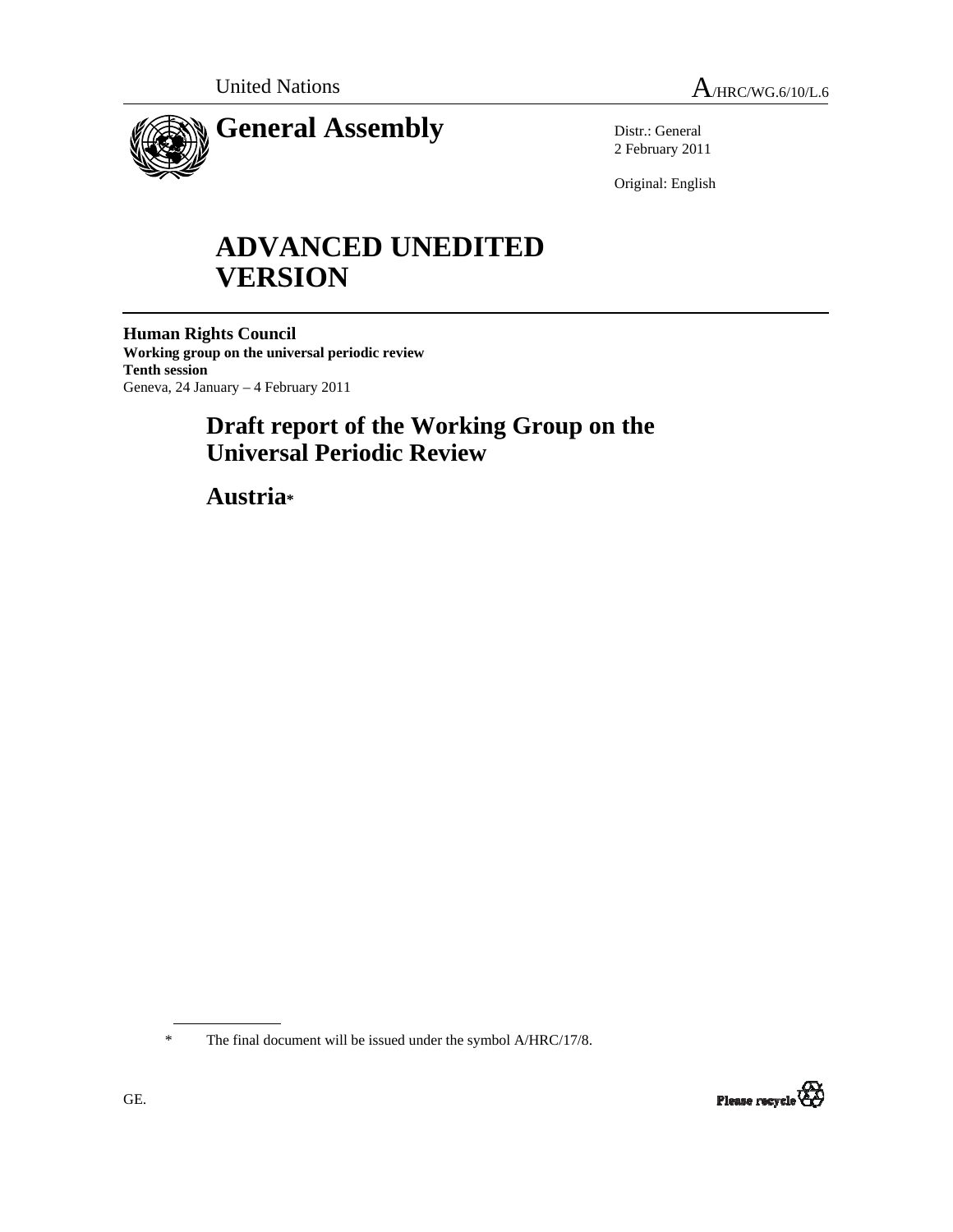#### **A/HRC/WG.6/10/L.6**

## Contents

|    |           | Paragraphs          | Page      |
|----|-----------|---------------------|-----------|
|    |           | $1 - 4$             | 3         |
| I. |           | $5 - 91$            | $3 - 13$  |
|    | A.        | $5 - 19$            | $2 - 5$   |
|    | <b>B.</b> | $20 - 91$           | $5 - 13$  |
| П. |           | $92 - 94$ $13 - 23$ |           |
|    | Annex     |                     |           |
|    |           |                     | $24 - 25$ |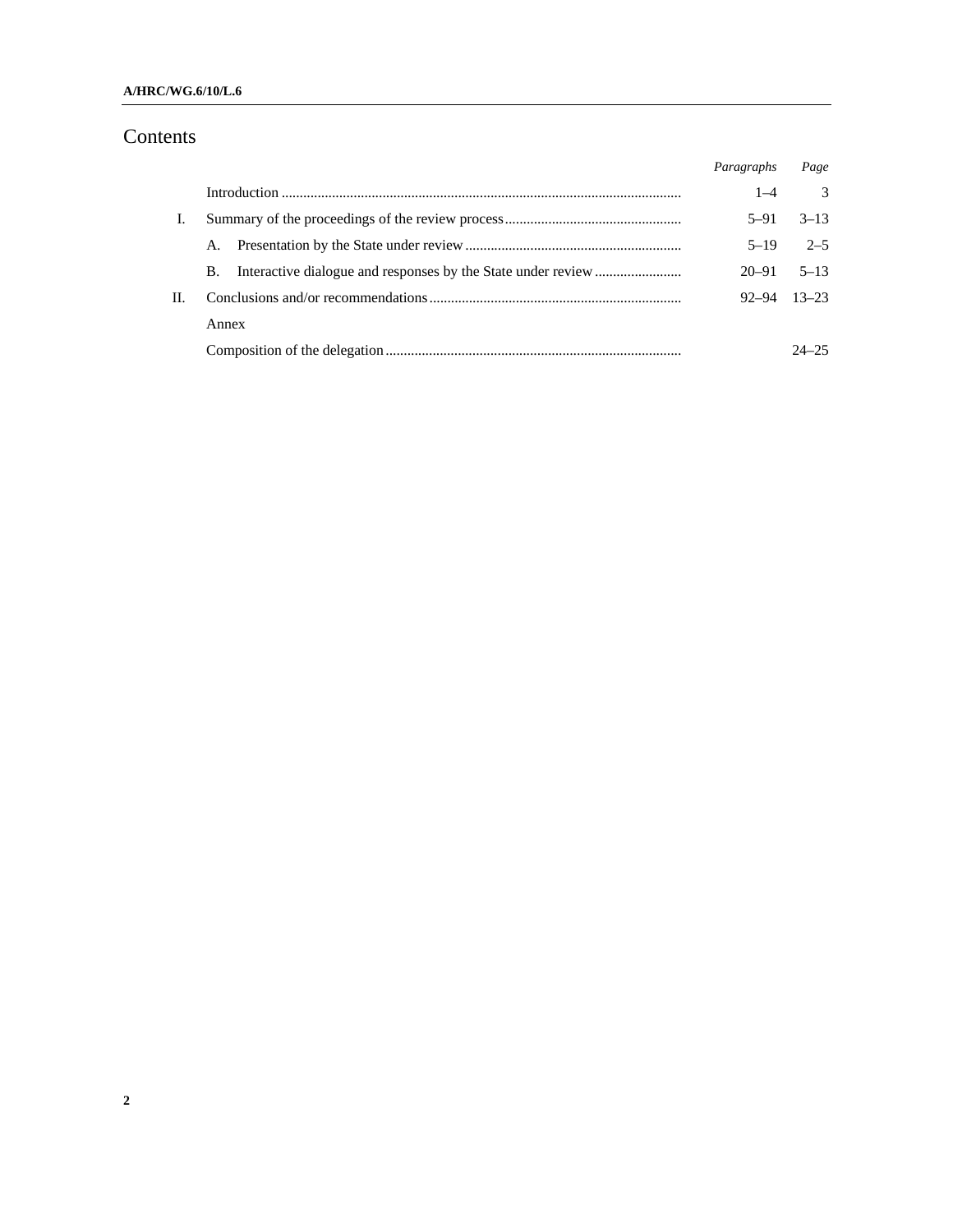## **Introduction**

1. The Working Group on the Universal Periodic Review (UPR), established in accordance with Human Rights Council resolution 5/1 of 18 June 2007, held its tenth session from 24 January to 4 February 2011. The review of Austria was held at the 6th meeting on 26 January 2011. The delegation of Austria was headed by Mr. Michael Spindelegger, Minister for European and International Affairs. At its 10th meeting held on 28 January 2011, the Working Group adopted the report on Austria.

2. On 21 June 2010, the Human Rights Council selected the following group of rapporteurs (troika) to facilitate the review of Austria: Argentina, Bahrain and Mauritania.

3. In accordance with paragraph 15 of the annex to resolution 5/1, the following documents were issued for the review of Austria:

 (a) A national report submitted/written presentation made in accordance with paragraph 15 (a) (A/HRC/WG.6/10/AUT/1 and A/HRC/WG.6/10/AUT/Corr.1);

 (b) A compilation prepared by the Office of the High Commissioner for Human Rights (OHCHR) in accordance with paragraph 15 (b) (A/HRC/WG.6/10/AUT/2);

 (c) A summary prepared by OHCHR in accordance with paragraph 15 (c) (A/HRC/WG.6/10/AUT/3).

4. A list of questions prepared in advance by the Czech Republic , Denmark, Germany, Finland, Namibia, the Netherlands, Norway, Slovenia, Sweden, Switzerland, and the United Kingdom of Great Britain and Northern Ireland, was transmitted to Austria through the troika. These questions are available on the extranet of the UPR.

## **I. Summary of the proceedings of the review process**

#### **A. Presentation by the State under review**

5. The Austrian delegation stated that the support of human rights was a core concern to its government. Austria had a long-standing record of active engagement not only to ensure the protection of human rights at the national level, but also to advance the international system for the promotion and protection of human rights at the UN and in regional organisations such as the Council of Europe, the OSCE and the European Union.

6. Austria's international human rights engagement had always been guided by a spirit of cooperation and dialogue. Dialogue and partnerships were crucial for turning the promises of the Universal Declaration of Human Rights into reality for everyone. Austria had consistently worked with all actors towards this goal.

7. As a non-permanent member of the UN Security Council in 2009 and 2010, Austria had continuously and actively advocated the advancement of human rights, the adherence to the rule of law, the protection of civilians in armed conflict and the promotion of the contribution of women as a measure to preserve peace and security.

8. Austria's international engagement in human rights was based on a firm commitment to ensure full respect of human rights domestically. Austria had acceded to all major international human rights treaties and had extended a standing invitation to all UN Special Procedures.

9. Austria was currently a candidate for membership of the Human Rights Council from June 2011. On the basis of the voluntary pledges and commitments made by Austria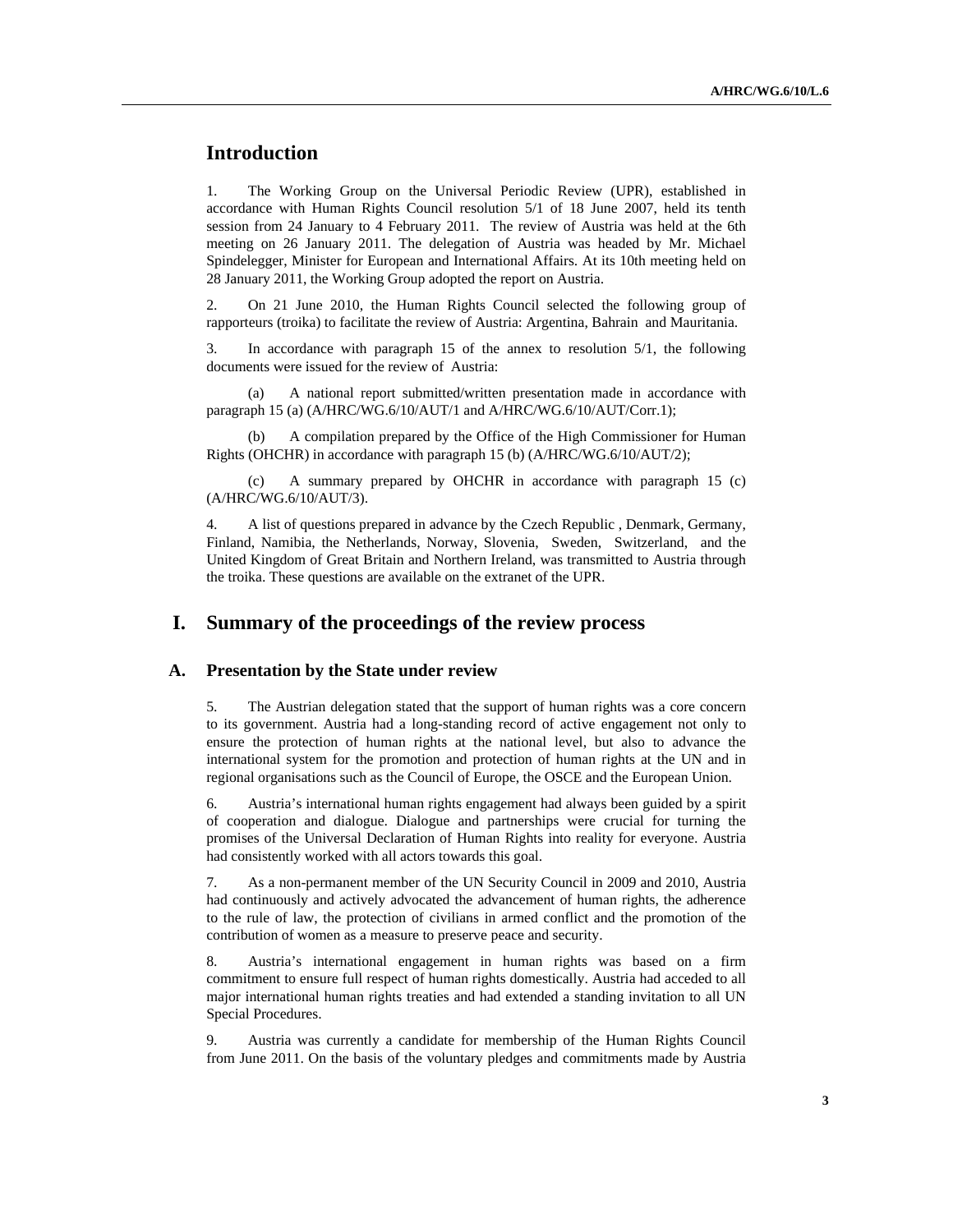in the context of this candidacy, it had been possible to achieve notable progress in their implementation:

 a) Austria had adopted a few days ago the incorporation of children's rights into the constitution.

 b) Considerable progress had been made with regard to the ratification of the Optional Protocol to the Convention against Torture and the creation of a national preventive mechanism, which will be incorporated into the Austrian Ombudsperson Board. The already existing Human Rights Advisory Board would be expanded at the same time.

 c) Austria would soon deposit the ratification document for the Council of Europe Convention on the Protection of Children against Sexual Exploitation and Sexual Abuse.

 d) Legislation was being prepared to introduce a separate crime of torture in the Austrian Penal Code.

 e) The ratification process of the Convention on Enforced and Involuntary Disappearances and the inclusion of enforced disappearances as a criminal offense in the Austrian Penal Code were on the way.

 f) Special provisions on crimes against humanity and war crimes were also being prepared for inclusion in the Austrian Penal Code.

The Parliament would start discussion this spring of the ratification of the UNESCO Convention against Discrimination in Education.

10. Austria was aware of its specific historical responsibility and was committed to the fight against xenophobia, anti-Semitism, discrimination against Muslims and all other forms of racism and intolerance.

11. The current government programme envisaged a series of measures to enhance the protection against racism and discrimination, including a commitment to the implementation of the EU Framework Decision against Racism and Xenophobia as well as the recommendations of the UN-Committee on the Elimination of Discrimination.

12. Anti-discrimination laws had been tightened in recent years. The Equal Treatment Commission, the Ombudsperson for Equal Treatment and the relevant bodies in the federal regions provided for protection against discrimination in employment and access to goods and services. Sanctions for all forms of discrimination had been continuously expanded and were consistently applied by Austrian courts. This would include compensation for material and immaterial damage. These efforts had contributed to an ever increasing awareness and public sensitivity about discrimination issues.

13. Austria had a strict "zero tolerance" policy towards all forms of discrimination and ill-treatment by law-enforcement officials. An independent body, the Federal Anti-Corruption Bureau, had been established in January 2010 to investigate alleged illtreatment by law enforcement officials. Criminal police and the public prosecutor were obliged to investigate any suspicion of ill-treatment by law.

14. To ensure the protection of migrants' human rights, Austrian immigration legislation would provide the possibility to use the full spectrum of legal instruments and appeal procedures, including appeals to the Constitutional and Administrative Courts. In addition, Austria had enhanced human rights training for the justice and law enforcement sector.

15. On the preventive side, Austria was working to reinforce a tolerant and open social climate. The National Action Plan on Integration had been adopted in January 2010 to support this policy. Areas of action included language, education, employment, rule of law, social services and health, intercultural dialogue, leisure and sports, housing and the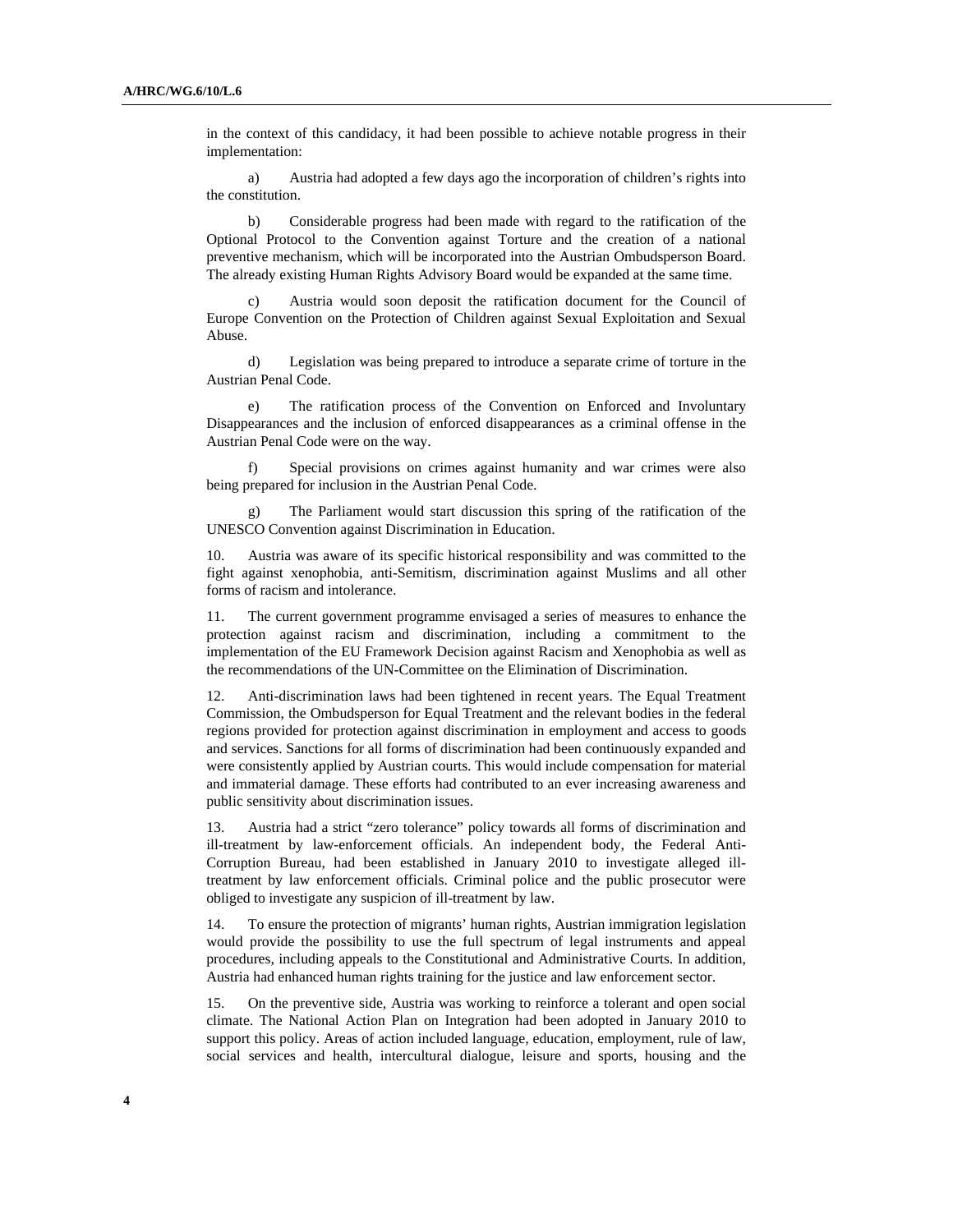regional dimension. An expert commission including civil society organisations closely followed up on the implementation of the Action Plan.

16. Austria was committed to further advance the protection and promotion of the rights of the Slovenian and the other five autochthonous national minorities in Austria. The educational, socio-economic and legal situation of minorities in Austria was presently reviewed by different expert groups with all relevant stakeholders. The aim was to amend and adapt the National Minority Act by next year. Concerning the bilingual topographical signs in Carinthia, the government was committed to fully implement Austria's obligations under the State Treaty of 1955. Constructive negotiations were being held between all stakeholders with the aim of finding a sustainable solution soon.

17. Gender equality, including in the labour market, was considered a major issue. Measures had been taken to end inequalities. A National Action Plan had been presented in June 2010. The Law on Equal Treatment had recently been amended to ensure greater transparency with regard to incomes in the private sector. In addition, 50% of the national budget for labour market policy was being spent on specific programmes to improve women's chances on the labour market, inter alia through capacity building and training.

18. Victims of domestic violence received free legal and psychosocial support to help them secure their rights in criminal procedures. Domestic violence cases were covered by prosecutors with special training. Victims could also rely on a well-established system of crisis intervention centres in all federal regions: There were 21 state-financed women's shelters with 750 places and a 24-hour hotline.

19. The revised Violence Protection Law of 2009 had furthermore introduced new and stricter sanctions in case of continuous violence. Migrant women who had come to Austria on the basis of family reunification were in a particularly vulnerable position to become victims of domestic violence. Austrian legislation therefore provided for the possibility of granting them a separate residence permit to protect them from further violence.

#### **B. Interactive dialogue and responses by the State under review**

20. During the interactive dialogue, 54 delegations made statements. A number of delegations welcomed the comprehensive national report, Austria's participation in and commitment to the UPR as well as the participative approach for the preparation of the report and the involvement of NGOs in the follow-up to the review. Recommendations made during the dialogue are to be found in section II of the present report.

21. Algeria noted the lack of consensus to include social rights in the Constitution and inquired about the causes of this situation. Algeria mentioned difficulties for the consecration of gender equality and made reference to reported racist and xenophobic behaviours targeting specific groups. Algeria noted that Austria was not ready to ratify the International Convention on the Protection of the Rights of All Migrant Workers and Members of Their Families. Algeria made recommendations.

22. The United Kingdom of Great Britain and Northern Ireland commended Austria's commitment to implement the 2001 judgment of the Constitutional Court regarding the Slovenian minority. It welcomed the National Plan for Integration. The United Kingdom requested information on measures to remedy the reluctance of victims of discrimination to bring cases to courts. It was concerned about persistent inequalities regarding the status of same-sex partners. The United Kingdom made recommendations.

23. Turkey noted Austria's indication that it considered the fight against xenophobia and racism a priority task and took measures for the promotion of equal treatment and integration. In this regard, Turkey welcomed the establishment of the Ombudsperson for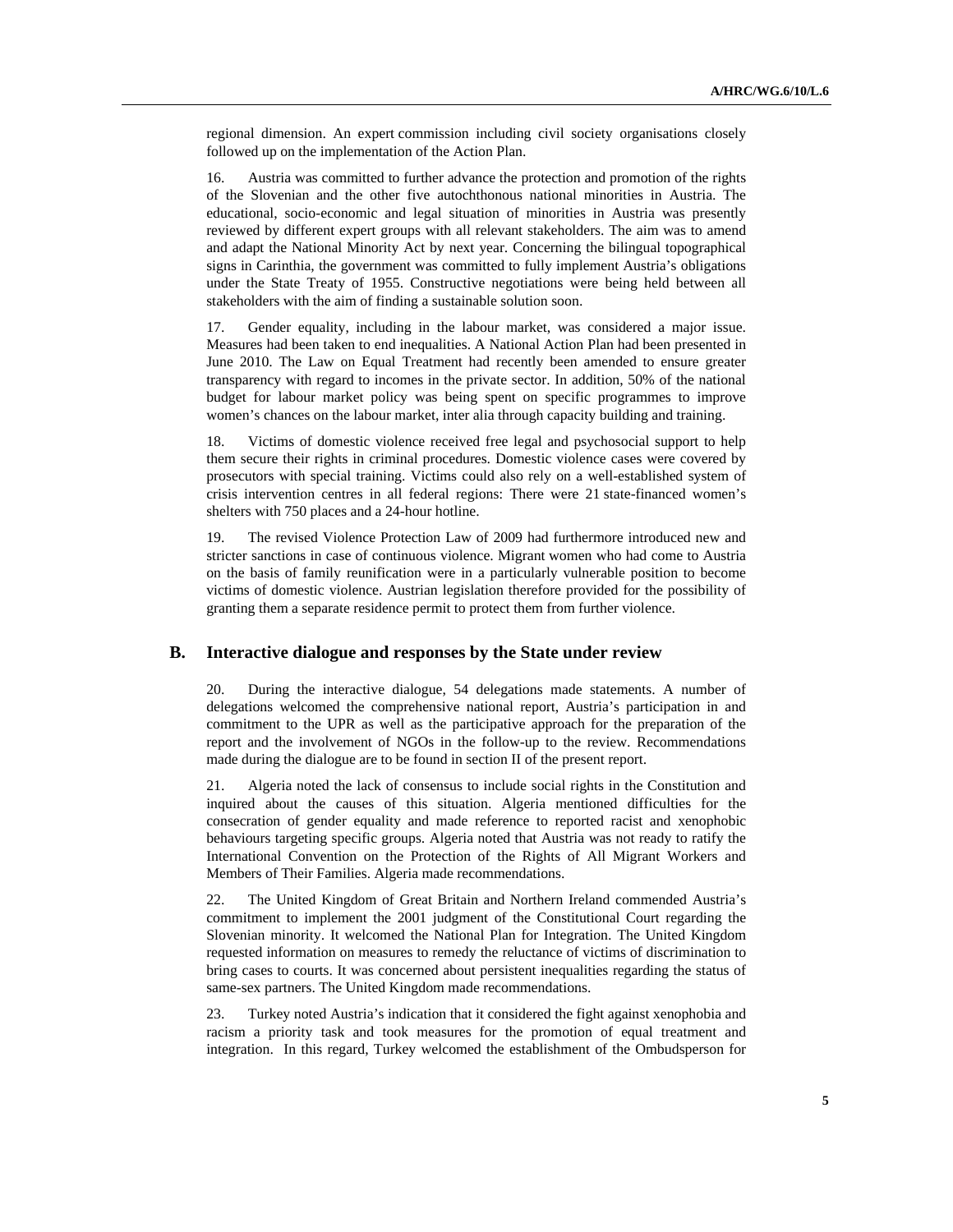Equal Treatment. It was pleased that police officers were provided with human rights training with a special focus on non-discriminatory police work in a multicultural society. Turkey made recommendations.

24. Morocco noted that social rights were not enshrined in the Constitution and inquired whether Austria intended to implement the constitutional reforms mentioned in its national report. Morocco welcomed efforts to fight discrimination, xenophobia, racism and intolerance and listed a few best practices in this regard. On migration, Morocco shared Austria's views to associate the states of origin and state of reception. Morocco inquired about efforts undertaken to help migrants in preserving their identity and keeping links with their state of origin.

25. Egypt noted Austria's policies to ensure the promotion and protection of human rights, which included efforts to address gender inequality and the rights of the child, as well as combating racial discrimination. It was nevertheless concerned about the persistent protection gap of the rights of minorities in Austria, including their cultural and linguistic rights. Egypt made recommendations.

26. Iraq noted Austria's engagement in promoting human rights, reflected in the ratification of many human rights instruments. It noted that human rights were the main pillar of Austria's policies and that Austria had contributed financially to human rights funds. Iraq referred to the measures taken to integrate migrants and to ensure dialogue between civilizations, and commended Austria for having taken steps to fight human trafficking.

27. Azerbaijan stated that a number of national institutions had been set up in Austria to promote and protect human rights. It indicated that it had taken a positive note of the accomplishments realized within the implementation of the wide-ranging National Programs and Plans in the different spheres, particularly in the field of protection of women's rights. Azerbaijan made recommendations.

28. India requested Austria to inform on the measures taken to enforce the principle of equal pay for equal work as well as the review of the anti-discrimination laws. It asked whether Austria considered it useful to extend an invitation to the Special Rapporteur on contemporary forms of racism, racial discrimination, xenophobia and related intolerance to visit the country. India made a recommendation.

29. The Islamic Republic of Iran was deeply concerned about human rights problems, such as the alarming instances of hate speech, the atmosphere of hostility by politicians and the media, and the discriminatory attitudes and manifestations of neo-Nazism, racism, xenophobia and related intolerance against migrant communities including Muslims and Roma. It requested information about concrete measures to address these issues. Iran made recommendations.

30. Canada welcomed Austria's standing invitation to the Special Procedures and the recent visit of two European human rights bodies. It welcomed the intention of creating a compendium of all human rights related provisions. Canada encouraged Austria to pursue the integration of migrants and to ensure that they fully enjoy their rights. Canada was ready to pursue its dialogue with Austria on this issue. Canada made recommendations.

31. France welcomed Austria's commitment to ratify CED and asked when this would happen. France noted that criminal law did not yet include war crimes and crimes against humanity in accordance with the Rome Statute and inquired about the reasons of this situation. France welcomed the recent measures aimed at preventing ill-treatment and racist behavior by law enforcement officials. France referred to national provisions in labour law discriminating against foreign nationals. France made recommendations.

32. Spain welcomed the presentation of the national report and made recommendations.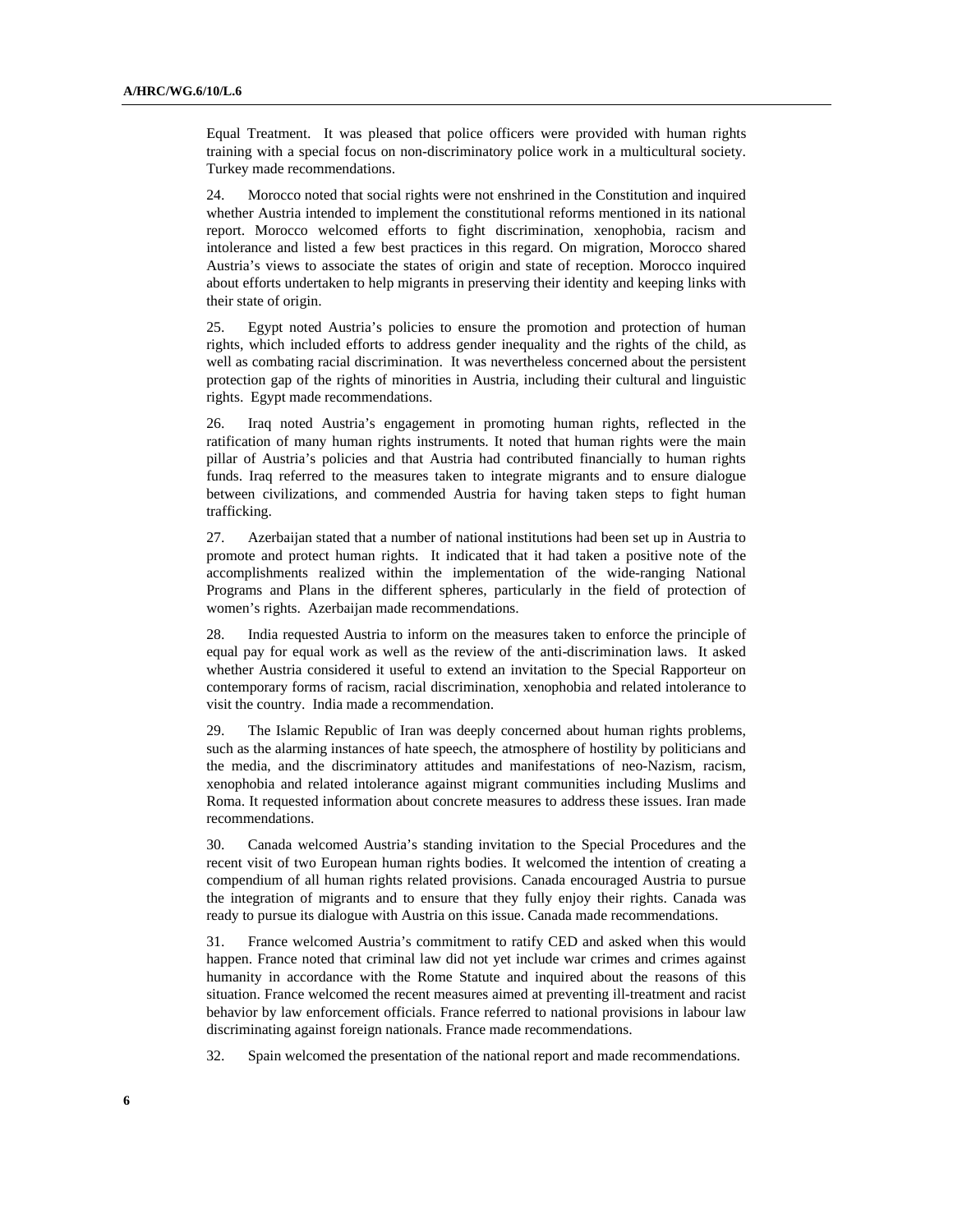33. Jordan stated that Austria had been instrumental in advancing multilateralism and the agenda of human rights at all levels, including the conferences that resulted in the Vienna Declaration and Programme of Action. It indicated that it was encouraging to note Austria's efforts to further develop and strengthen its longstanding legislative and institutional framework, including through the establishment of the Ombudsman Board. Jordan made recommendations.

34. The Czech Republic expressed its appreciation for Austria's national report. It commended the entry into force of the Criminal Procedure Reform Act 55 in January 2008, which provided more rights for defendants and additional transparency in proceedings to those who contested the excessive use of power by law enforcement officials. The Czech Republic made recommendations.

35. Slovenia noted the significant decrease in the size of the Slovenian-speaking community, especially in Carinthia. It noted with concern Austria's failure to implement the rights of the Slovenian's minority under the Treaty of Saint-Germain and the Austrian State Treaty, as well as the failure to implement decisions of the Austrian Constitutional Court regarding Slovenian minority language. Slovenia made recommendations.

36. Indonesia stated the establishment of the Independent Human Rights Advisory Board with its notable inclusion of many civil society organizations must be noted as an important aspect of Austria's commendable human rights approach and strategy. It also recognized Austria's initiatives in the promotion of dialogue aiming at strengthening mutual understanding and respect among people of different religions, ethnicities and languages. Indonesia made recommendations.

37. Malaysia recognized that Austria had in place a strong legal framework with regional and international norms and standards. It also noted that, at the national level, Austria had a number of ombuds institutions. It, however, recognized that Austria faced several challenges, including incidences of racial stereotyping and prejudice by the media, cases of human trafficking, and issues concerning migrant communities and gender parity. Malaysia made recommendations.

38. Republic of Moldova noted that Austria's constitutional reform will incorporate the rights of the child in the Federal Constitution. Referring to the 2007 recommendations of CERD to ensure more active participation by women at the decision-making levels, Moldova asked which additional measures Austria planned to take in order to promote their full and equal participation in political and economic life. Republic of Moldova made recommendations.

39. Burkina Faso noted Austria's investment in cooperation and development, to which it was a beneficiary. It noted Austria's commitment to the human rights international system, the ratification of most human rights instruments, and its standing invitation to special procedures. Burkina Faso appreciated the measures taken for asylum seekers and migrants and asked Austria to continue to ensure respect of their rights. Burkina Faso made a recommendation.

40. The Russian Federation referred to sectors of the population which were vulnerable to racism and xenophobia, such as Sub-Saharan Africans, Muslims, and Roma. It also referred to the continuing problem of anti-Semitism. It mentioned that asylum-seekers, refugees and migrants were the target of racist and xenophobic political statements. It also referred that 60 per cent of people in custody awaiting trial were non-citizens. The Russian Federation made recommendations.

41. Bangladesh commended Austria for standing next to developing countries in their efforts to attain the MDGs and in fulfilling their right to development. It took note of the actions taken by Austria to combat racism and to protect ethnic groups, migrants and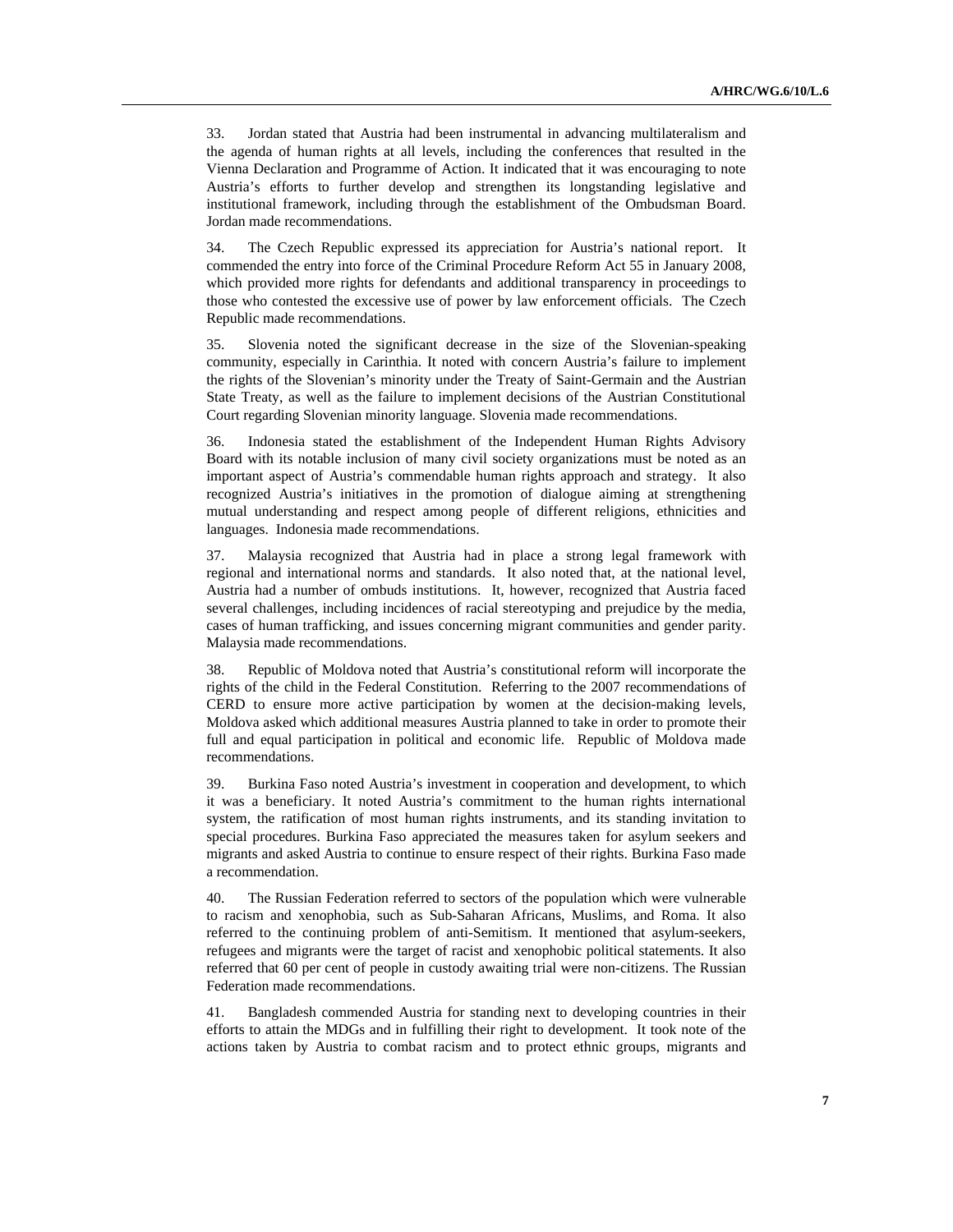asylum seekers. It was, however, concerned about Austria's policies to cut GDP share of ODA. Bangladesh made recommendations.

42. Palestine commended Austria for the transparency and objectivity of its national report, which also outlined persistent challenges such as discrimination and violence against women, and the efforts taken to protect the rights of vulnerable population. Palestine also referred to Austria's efforts to protect freedom of religion and religious minorities. Palestine made a recommendation.

43. Guatemala acknowledged Austria's assessment of the human rights situation and the challenges in areas such as gender equality, discrimination, migration laws, human trafficking and children's rights. Guatemala commended Austria's policies on human rights, and for its leadership regarding cooperation for development. Guatemala noted with satisfaction that the fight against racism was a priority and asked about measures to counteract racist acts. Guatemala made a recommendation.

44. Switzerland welcomed Austria's commitment to ratify the Optional Protocol to the Convention against Torture and Other Cruel, Inhuman or Degrading Treatment or Punishment and to establish a national preventive mechanism. Switzerland referred to domestic violence and incidents of detention of women being victims of trafficking. Switzerland made recommendations.

45. Brazil commended Austria for placing the fight against xenophobia and racism among its priorities. It was encouraged by Austria's determination to prevent and investigate cases of anti-Semitism. Notwithstanding these remarkable efforts, Brazil was concerned about the enforcement of anti-discrimination laws and stated that it was necessary to change the mindset of some State officials in this regard. Brazil made recommendations.

46. The Philippines commended Austria's commitment to strengthening dialogue between different cultures and religions. It asked about challenges in implementing the intercultural approach in the school system and to what extent human rights education was part of the intercultural curricula. It recognized Austria's measures to combat racism and commended national action plans for the promotion of gender equality in the labour market as well as for combating trafficking in persons. It made recommendations.

47. In reply to questions of delegations during the interactive delegations, Austria explained that the Austrian Ombudsperson Board was independently monitoring Austria's public administration according to the Austrian Constitution and thus fulfilled the function of a National Human Rights Institution. Anybody could complain to the Board regardless of age, nationality or residence and at any time and at no charge. It was intended to expand the mandate of the Board in the context of Austria's ratification of the Optional Protocol to the Convention against Torture (OPCAT).

Austrian reservations to international human rights conventions were regularly reexamined. So far, no gaps or deficits in the protection of human rights in Austria had been identified. The aim of Austria's reservations was to harmonize Austria's international obligations.

49. Hate speech in politics and media was being strongly condemned by the Austrian public and politicians and was prohibited by criminal law.

50. Nazi activities and holocaust denial were strictly prohibited by Austrian law. These provisions were strictly enforced by Austrian courts. The education system aimed at promoting inter-cultural understanding and tolerance.

51. Human rights education was an integral part of primary, secondary and university education as well as of the training of police and justice personnel.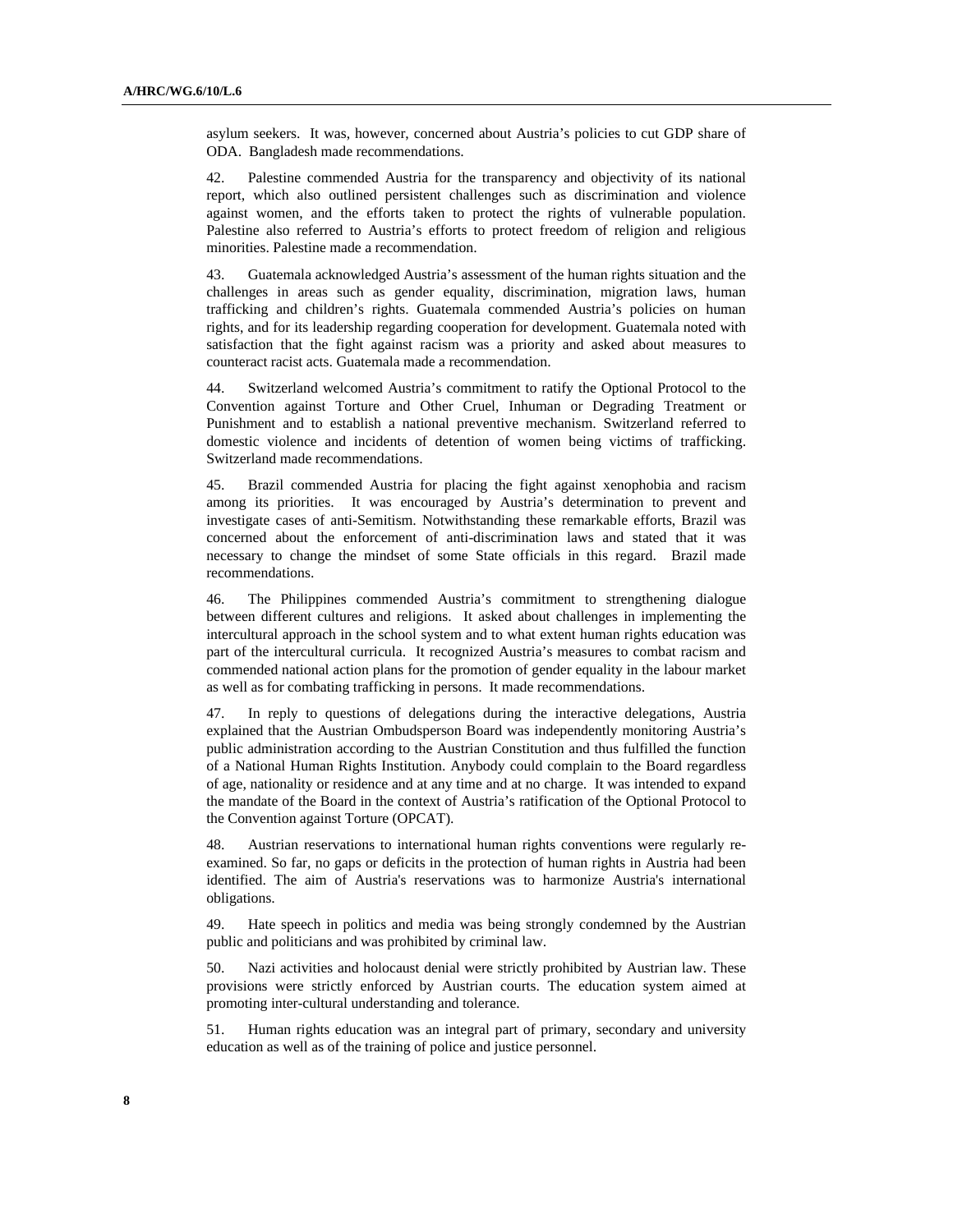52. Austria supported equal participation in society and independent living of persons with disabilities. Austria was among the first states to sign and ratify the UN Convention on the Rights of Persons with Disabilities and its Optional Protocol. An independent monitoring mechanism was established in the Federal Ministry of Labour, Social Affairs and Consumer Protection. High labour law standards in Austria, special measures to enhance integration in the labour market and the promotion of inclusive education further helped the empowerment of persons with disabilities.

53. Austria already benefitted of a high standard with regard to the protection of economic, social and cultural rights. The inclusion of such rights in the constitution was presently under discussion and numerous economic, social and cultural rights were already implemented by Austrian legislation and jurisprudence. In addition, since 2009 certain economic, social and cultural rights were made applicable in Austria through the EU Charter of Fundamental Rights.

54. Roma were well integrated in Austria. Special programmes included language training, educational and cultural projects. Special support measures were provided to enhance integration in the labour market.

55. In addition to the general protection against discrimination on the basis of the European Human Rights Convention and the Law on Equal Treatment, since January 2010 same sex couples in Austria had the possibility to register their partnership. Registered partnerships were in most aspects equal to marriage, e.g. the rights to subsistence and inheritance. There was presently no consensus in Austria with regard to the adoption of children by same sex couples; therefore no legislative changes in this regard could be expected for the time being.

56. The possibility of serving in the Austrian army already at the age of 17 was on a purely voluntary basis and had to be seen in the context of the Austrian education system, which allowed young people to complete compulsory education at an early age. However, participation of soldiers below age 18 in combat was strictly prohibited.

57. Detention conditions for juvenile prisoners were constantly being improved in Austria including by offering possibilities of training and education. In all detention centers, juveniles were detained separately from adults. A special detention centre for juveniles had been established in Gerasdorf.

58. In the framework of the planned revision of the Alien law, it was foreseen to provide legal assistance free of charge, also during detention.

59. The two Austrian National Action Plans on Human Trafficking contained a comprehensive list of measures for prevention, victim protection and prosecution of perpetrators as well as the national and international coordination and cooperation. Austria intensively cooperated with its neighbors in the fight against human trafficking and organized crime. In the framework of its development cooperation, Austria also supported victims in the states of origin.

60. It was not foreseen to ratify the International Convention for the Protection of the Rights of All Migrant Workers and Members of their Families, since this Convention was in contradiction with other international obligations. Many of the rights contained therein were already protected through national as well as European legislation. The Convention would restrict the authorities' capacity to take regulatory measures in the access to the labor market.

61. In Austria asylum seekers had a right to basic care, including accommodation, food, comprehensive medical care and free education for minors. Every asylum seeker had the right to free and independent legal assistance during the asylum procedure. Three months after their application, asylum seekers were allowed to enter the Austrian labour market.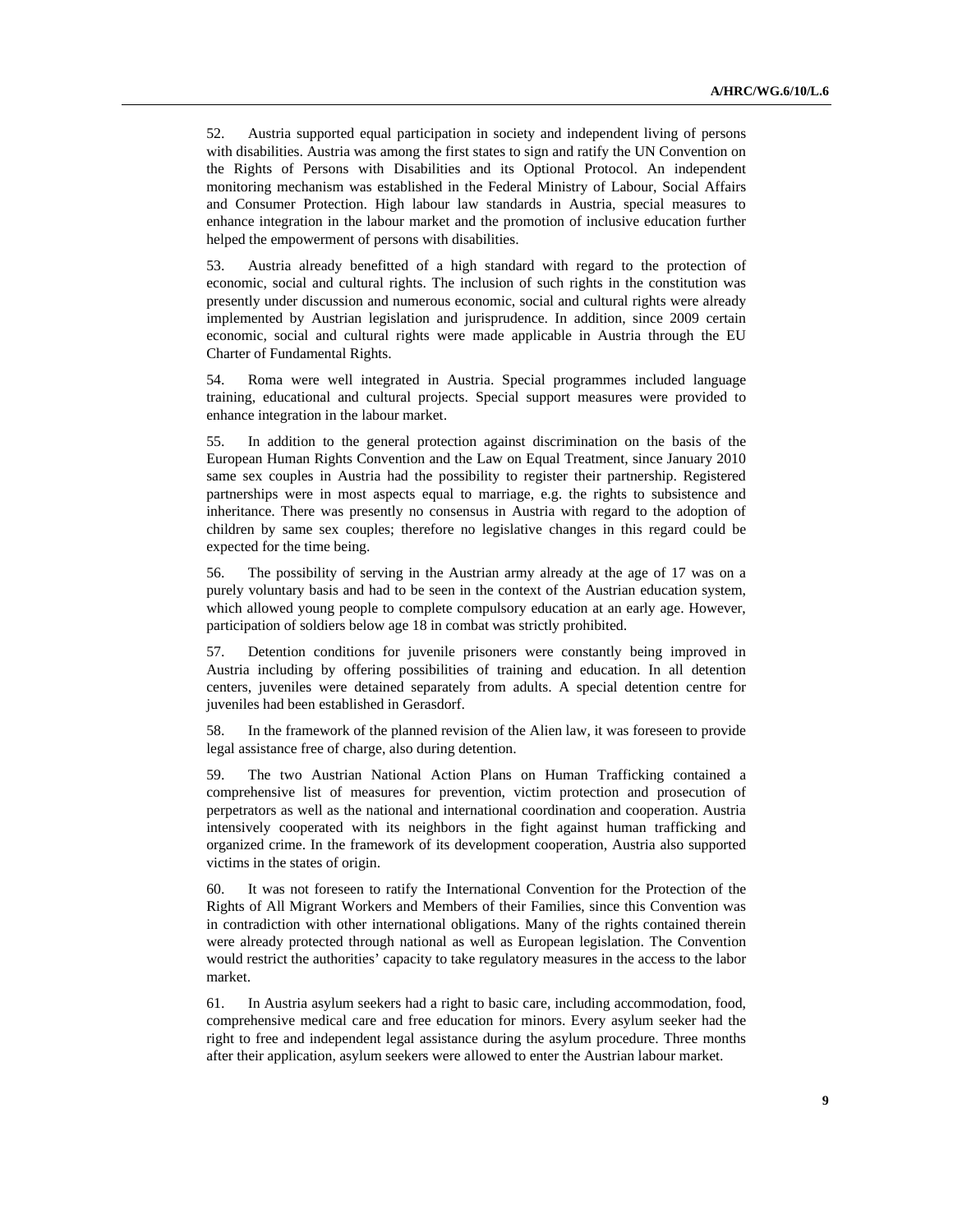62. Austria was still committed to the Official Development Aid (ODA) target of 0.7 per cent of Austria's GNI. However, due to necessary cuts in the Austrian budget´, the achievement of this target by 2015 would most certainly be delayed.

63. Pakistan highlighted Austria's role in strengthening the protection of human rights. It mentioned, in this regard, the Vienna Declaration and Program of Action and the ratification of almost all human rights treaties. Pakistan expressed concerns about xenophobic and intolerant attitudes and discrimination against minorities and migrants. It requested information on whether additional measures were required to address such issues. Pakistan made recommendations.

64. Sweden stated that, although the law and judiciary provided effective means of addressing individual cases of abuse, instances of use of excessive force by the police, especially in connection with refugees and asylum seekers, had been reported. Sweden also stated that it was disconcerting to hear reports that xenophobic statements and agitation against a national or ethnic group were not uncommon features in the Austrian political sphere and in the media. Sweden made recommendations.

65. Slovakia stated that Austria had been a democracy paying high respect to the promotion of human rights. Slovakia made recommendations.

66. Uzbekistan noted that international treaty bodies had expressed the concern about Austria's reported instances of hate speech by politicians, in particular targeting migrants and members of minorities. Deep concern had also been expressed at the manifestations of neo-Nazism, racism, xenophobia and related intolerance towards migrant communities and those of certain ethnic backgrounds, and at their impact on children belonging to these groups. Uzbekistan made recommendations.

67. Chile commended Austria's commitment to the protection of human rights, manifested by the high number of human rights treaties ratified and its standing invitation to the Special Procedures. Chile noted with appreciation the support given by Austria to NGOs. Chile made recommendations.

68. The United States of America commended Austria for its advocacy for women's rights, its support to national and international NGOs, and its role in the protection of civilians in armed conflicts and in combating human trafficking. It welcomed the incorporation of children's rights in the Constitution and the recent Constitution Court's decision on religious groups. It noted reports of societal discrimination and xenophobia. The United States made recommendations.

69. Botswana praised Austria's commitment to continue placing as a priority the promotion of human rights, which was exemplified by its participation in the work of the Council. It noted the comprehensive measures taken in respect of violence against women. It requested information about measures to handle complaints of ill-treatment by lawenforcement officials. Botswana made a recommendation.

70. Cuba welcomed the approval of the National Plan for Integration and the adoption of other measures to fight racism. It called on Austria to address issues such as political statements inciting to hatred against migrants, asylum-seekers, African descendants, and minorities; vulnerability of Africans, Muslims and Roma to racial discrimination, discrimination in employment, and racial profiling. Cuba also referred to the salary gap between women and men. Cuba made recommendations.

71. Bosnia and Herzegovina praised Austria for the overall humanitarian supports and care for numerous refugees who had found shelter there. It noted that one of Austria's state priorities was the fight against xenophobia, racism and stereotyping and that Austria had developed national action plan against human trafficking. In this regard, it asked Austria to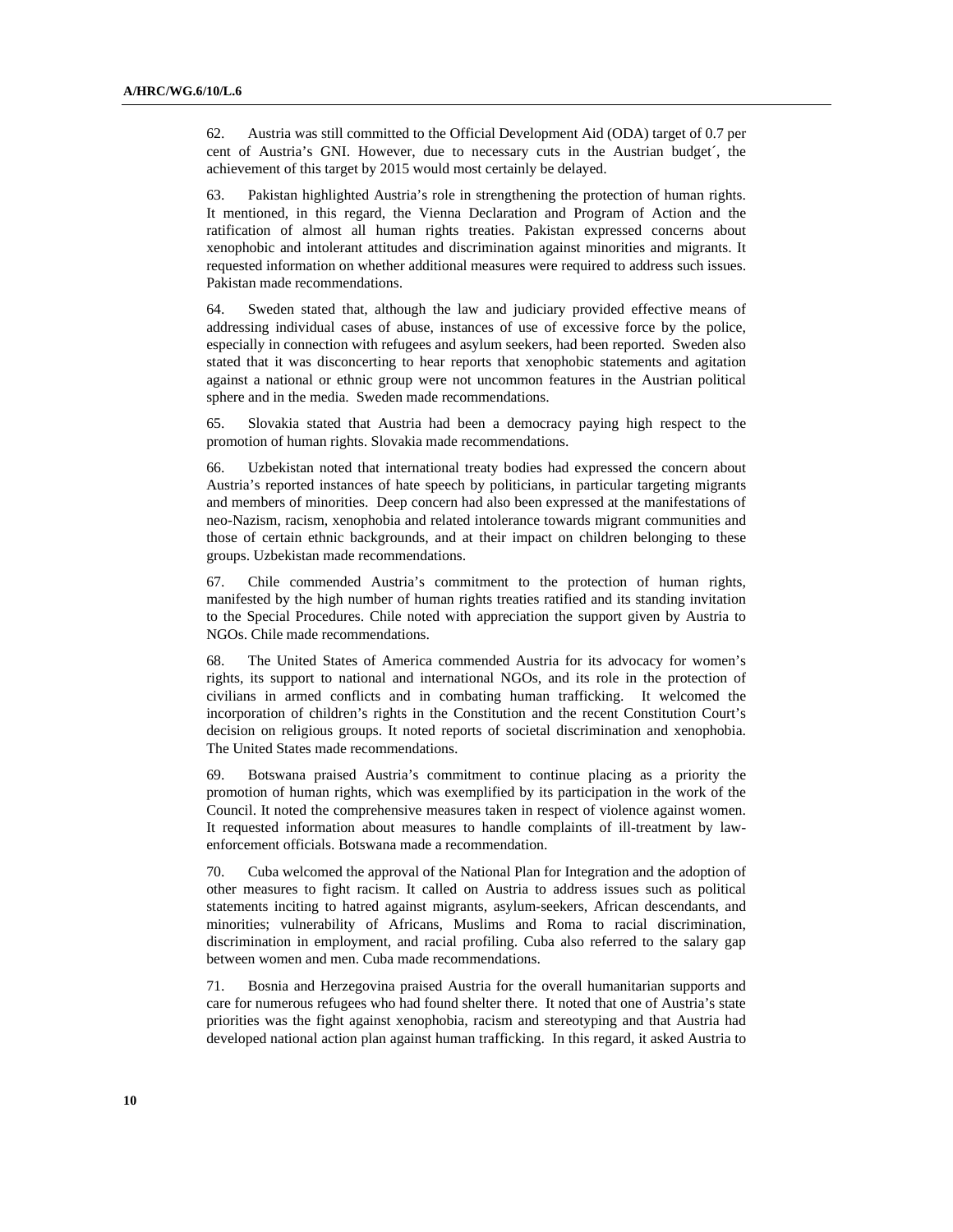share information on the cooperation with other countries in the region. It made recommendations.

72. Ghana commended Austria for strengthening human rights institutions by establishing an Independent Human Rights Advisory Board. It noted that the situation of women in Austria revealed deficits in attaining the actual equality of women and man in many areas. It asked about the status of the implementation of a National Action Plan for the Equality of Women and Men in the Labour Market. Ghana made recommendations.

73. Israel praised Austria for its contributions to the work of the Council, its commitment to promote human rights and its development cooperation. However, it was concerned about incidents of anti-Semitism, and expressed hope that with the creation of a National Action Plan and the enforcement of sanctions the recurrence of such incidents would decrease. Israel made recommendations.

74. The Netherlands noted that Austria was a keen supporter of the United Nations system. It welcomed Austria's commitment to equality and non-discrimination, including on grounds of sexual orientation and gender identity although the Act on Registered Partnership maintained discrimination to some extent. The Netherlands echoed concerns by the Committee against Torture on the high level of impunity in cases of police brutality. Netherlands made recommendations.

75. Norway stated that the Austrian anti-discrimination legislation appeared fragmented and confusing. It was also concerned about reports of impunity in cases of police brutality. Norway welcomed Austria's commitment to the protection of people seeking refuge within its borders, however, it discouraged the use of detention-like facilities for the accommodation of asylum seekers. Norway made recommendations.

76. Italy commended Austria's cooperative approach with the civil society and expressed its appreciation for the outstanding quality of relations between the two countries.

77. Trinidad and Tobago noted the inclusion of human rights education in the curricula of Austrian schools as well as the introduction of mandatory human rights training for police officers, judges and public prosecutors. It also commended Austria's efforts to protect persons with disabilities. It stated that a great deal of work was still needed to remove the unequal treatment of women at work. Trinidad and Tobago noted Austria's efforts to fight against racism and xenophobia. It made recommendations.

78. Germany asked why Austria had not established a National Human Rights Institute based on the Paris Principles. It welcomed a National Action Plan for Integration and requested information on teaching of German language to immigrants. It also inquired about steps Austria might have taken to investigate cases of death and alleged abuse in police custody after the Human Rights Committee had expressed concern in 2007. Germany made a recommendation.

79. Australia welcomed Austria's fight against xenophobia and racism, training of public officials and investigation of allegations of discrimination. Australia encouraged Austria to broaden the mandate of the Ombudsman Board and to strengthen the independence of the Human Rights Advisory Board. Australia welcomed Austria's role in highlighting human rights issues during its term in the Security Council. Australia made recommendations.

80. China commended Austria for the progress made in areas such as gender equality, the rights of people with disabilities and counteracting human trafficking. It noted Austria's efforts to protect the rights of minorities and migrants. China requested information on measures taken to protect the rights to work and health of migrants and on steps taken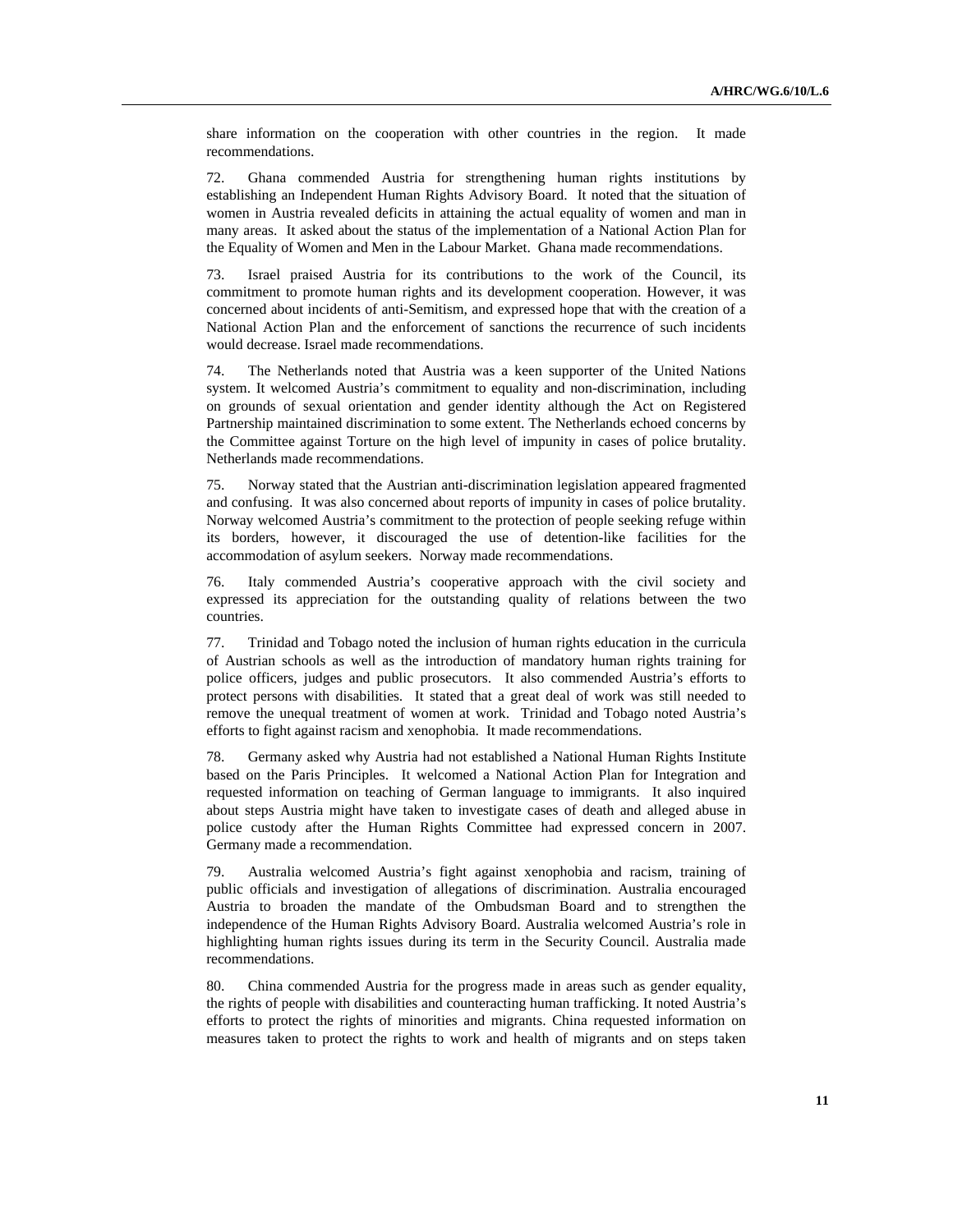towards eliminating racial discrimination and ensuring equal treatment of minorities. China made a recommendation.

81. The Republic of Korea commended the placement of gender equality as one of particular concerns and welcomed the establishment of a State Secretariat for Women's Issues and the Inter-ministerial Working Group for Gender Mainstreaming. It noted Austria's efforts to fight against xenophobia, but also stated that the instances of hate speech by politicians and rejection towards non-citizens had been reported. It made recommendations.

82. Mexico referred to the well-developed framework for the promotion of human rights, which could be considered to be a good practice. Mexico praised Austria's efforts to combat discrimination and inquired about the manner in which the recommendations of the Durban Declaration and Program of Action and those of the Durban Review Conference were taken into account in this regard. Mexico made recommendations.

83. Colombia commended Austria for its commitment to the promotion of human rights. It highlighted Austria's efforts in promoting intercultural dialogue. It inquired whether Austria would consider ratifying the ICRMW. Colombia encouraged Austria to continue deepening its efforts to achieve gender equality, and welcomed the National Plan to fight human trafficking. Colombia made recommendations.

84. Honduras noted with satisfaction Austria's standing invitation to Special Procedures and the ratification of almost all international human rights instruments. Honduras referred to the challenges faced by migrants and other persons who had been victims of racism and xenophobia. Honduras encouraged Austria to address allegations of racial profiling by law enforcement officials and to address racist and xenophobic statements. Honduras made recommendations.

85. Costa Rica highlighted Austria's commitment to human rights, exemplified by the ratification of most of the human rights instruments, the acceptance of individual and interstate complaint procedures, and its declarations accepting inquiry procedures. Costa Rica made recommendations.

86. Ecuador congratulated Austria for the quality of the national report. It acknowledged the efforts made in implementing a national action plan for the integration of migrants. Ecuador made recommendations.

87. Uganda noted with satisfaction the commendable achievements of Austria. It inquired about the participation of persons with disabilities and their representatives in legal and policy making and asked when and how the National Action Plan that was announced in the summer of 2010 will be elaborated. Uganda made recommendations.

88. Kyrgyzstan noted the number of agencies involved in human rights issues. It praised Austria's report and its proposals for solution. Kyrgyzstan referred to the problems in achieving gender balance in education , especially for migrant girls and women. Finally, it welcomed Austria's intention to enhance training and awareness raising in the protection of Africans, Muslims, Roma, refugees, asylum-seekers and migrants from non-EU countries.

89. Portugal inquired about the steps undertaken by the Government to address the concerns of CRC and CAT with regard to the juvenile justice system and detention of persons under the age of eighteen. It also requested further information about the second National Action Plan against Human Trafficking that was adopted in 2009. Portugal made recommendations.

90. Namibia commended Austria's efforts in promoting and protecting human rights within its borders as well as internationally. It referred to the challenges faced by Austria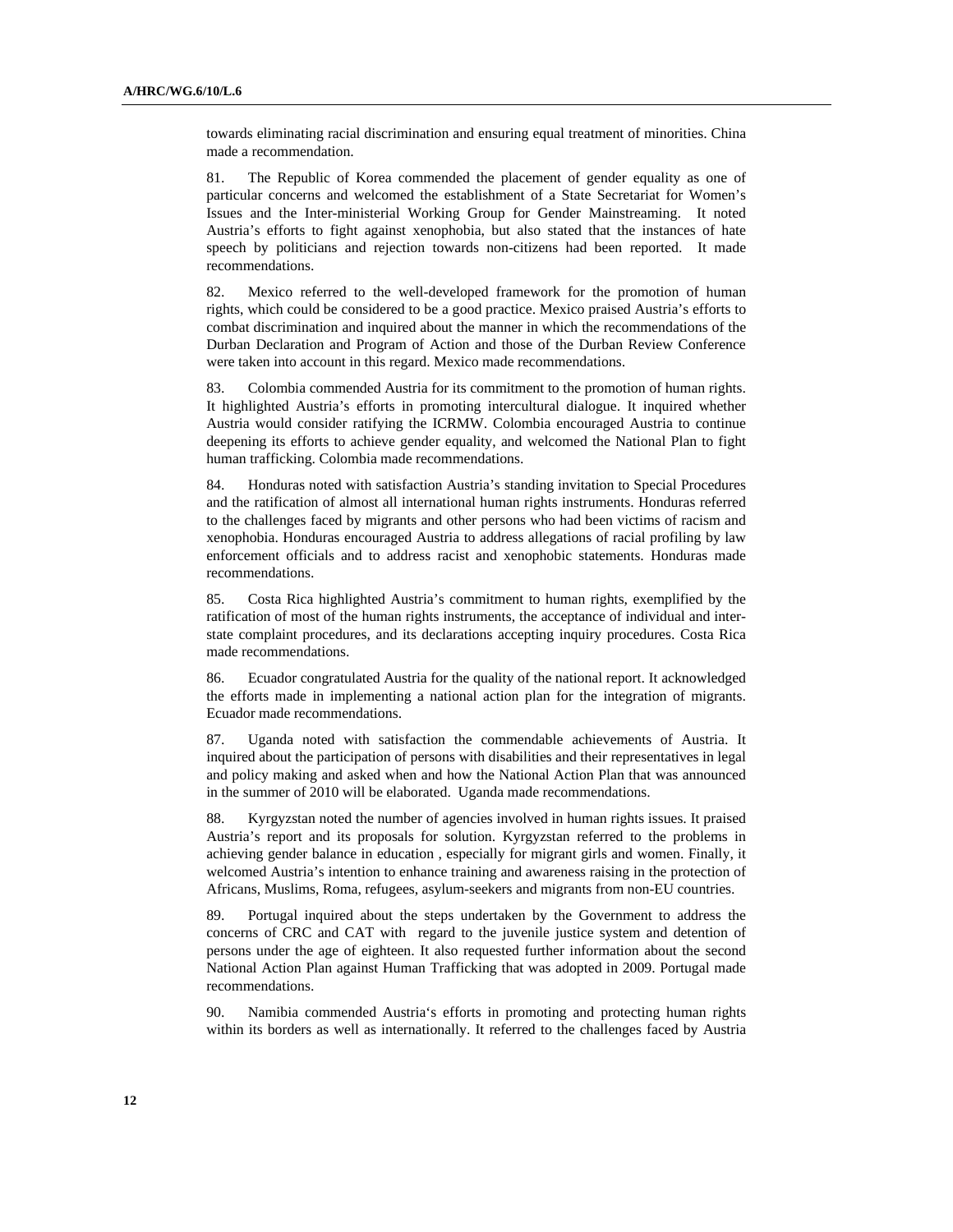especially with regard to migrants and ethnic minorities. It noted the high percentage of alleged ill-treatment of foreigners by the police.

91. In its conclusion Austria pointed out that the full realization of human rights was by definition an ongoing challenge and process. Civil society with its high expectations had an important function. Their criticism was crucial in pushing the Government forward. A close and transparent engagement with civil society across Austria had added credibility to Austria's National Report. The government had benefitted a lot from the preparation process of this report. It was the government's intention to continue the fruitful dialogue with civil society in the follow-up to the review. A follow-up meeting with NGO representatives had already been scheduled in February in Vienna.

## **II. Conclusions and/or recommendations**

92. **The recommendations formulated during the interactive dialogue/listed below enjoy the support of Austria;**

92.1. **Accede to the Optional Protocol to the Convention against Torture and Other Cruel, Inhumane or Degrading Treatment or Punishment (OP-CAT) and harmonize its domestic legislation with human rights treaties, and in particular, incorporate torture as a criminal offense in its domestic legislation; in accordance with its policy on "zero tolerance", harmonize in a nonrestrictive manner the Convention on the Rights of the Child (CRC) (Ecuador);**

92.2. **Sign (Uganda) and ratify the OP-CAT (Costa Rica, Netherlands, Sweden, Uganda);**

92.3. **Pursue, as a matter of priority, the ratification of OPCAT, recommended in 2010 by the Committee against Torture, and include in the national Criminal Code a definition of torture as contained in the Convention against Torture (Germany);**

92.4. **Continue implementing the OP-CAT, through its national law passed to this effect (Chile);**

92.5. **Conclude the ratification process of the OP-CAT and the Convention for the Protection of All Persons from Enforced Disappearances (CED), as earlier as possible (Spain);**

92.6. **Sign (Uganda ) and ratify the CED at the earliest (Republic of Moldova, Uganda);**

92.7. **Declare, upon ratification of the CED, its acceptance of the competence of the Committee on Enforced Disappearances as provided for in articles 31 and 32 of the Convention (France);**

92.8. **Make every effort to fulfil its voluntary pledges to include a definition of torture enshrined in CAT into the national Criminal Code (Republic of Korea);**

92.9. **Take the necessary measures to ensure that human rights standards, not only European but also international, are incorporated into the Austrian law (Canada);**

92.10. **Complete at the earliest the constitutional reform to incorporate in the Federal Constitution the rights of the child in accordance with the provisions of the CRC (Moldova);**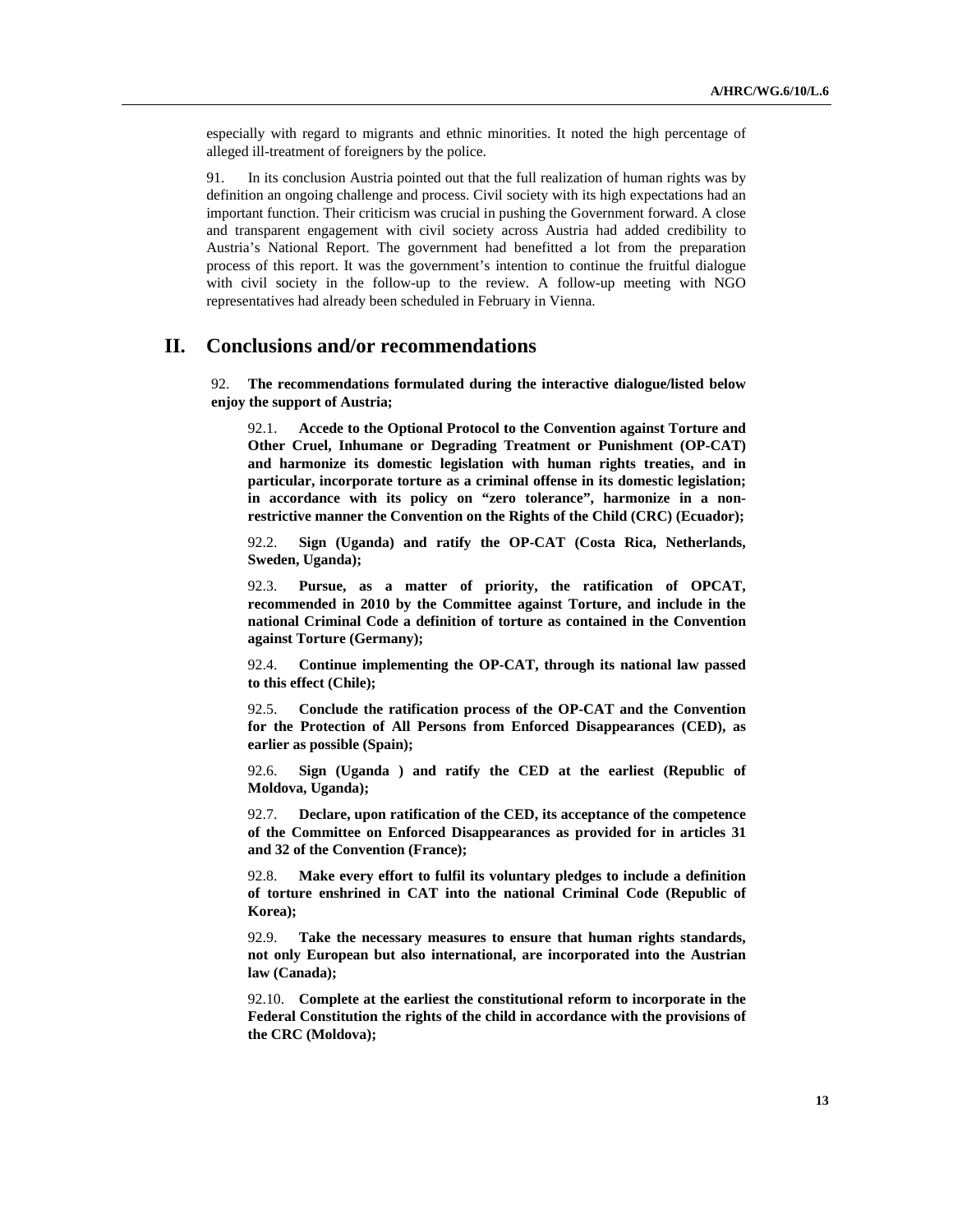92.11. **To ensure an effective national preventive mechanism, as requested in the OP-CAT, provide in its draft law for a full independence of this institution (Switzerland);**

92.12. **Fully translate the CRC into its national legislation (Slovakia)***;*

92.13. **Incorporate its international human rights obligations into domestic laws, in particular the rights of the child, (Egypt );**

92.14. **Ensure appropriate law enforcement and penal sanctions are in place to effectively address issues of non equality and non discrimination in the private and public sphere (Israel);**

92.15. **Take measures to ensure that national laws for the protection against domestic violence are applied at all levels in a coherent and effective manner (Switzerland);**

92.16. **Repeal section 8(2) of the Aliens Employment Act, which requires from employers, when reducing manpower or working hours of all employees, to terminate, in the first place, the contracts of foreign nationals (France);**

92.17. **Take further steps to fully implement a National Action Plan for better integration and protection of the rights of immigrant minorities (Turkey)**

92.18. **Improve its implementation of the Constitutional Court ruling regarding the use of the Slovene language in Carinthia province (United States of America);**

92.19. **Further enhance the mandate of the Ombudsman Board in accordance with the Paris Principles (Jordan);**

92.20. **Strengthen the Austrian Ombudsman Board and expand its mandate at the earliest to ensure full compliance with the Paris Principles (India);**

92.21. **Identify opportunities to enhance the effectiveness and independence of national human rights bodies (Australia);**

92.22. **Ensure that all public power is exercised with respect for the equal worth of all, and the liberty and dignity of all persons (Sweden);**

92.23. **Unequivocally condemn all incitement to violence or hatred and ensure that provisions for addressing agitation against a national or ethnic group are clearly stipulated under Austrian law (Sweden);**

92.24. **Continue to take measures against all forms of discrimination (Burkina Faso);**

92.25. **In accordance with the recommendations of CERD, carry out public awareness-raising campaigns to fight discrimination and hate speech - these kind of policies could be complemented by adopting and implementing legislative measures; promote an inclusive educational system which does not leave aside migrant children or children with special needs (Costa Rica);**

92.26. **Continue promoting initiatives which contribute to foster inter-cultural understanding, which is a central element to prevent all forms of discrimination, xenophobia and intolerance (Colombia);** 

92.27. **Continue making progress in the implementation of the National Action Plan for gender equality in the labour market (Colombia);**

92.28. **Consider adopting an action plan to combat racism and xenophobia (Republic of Korea);**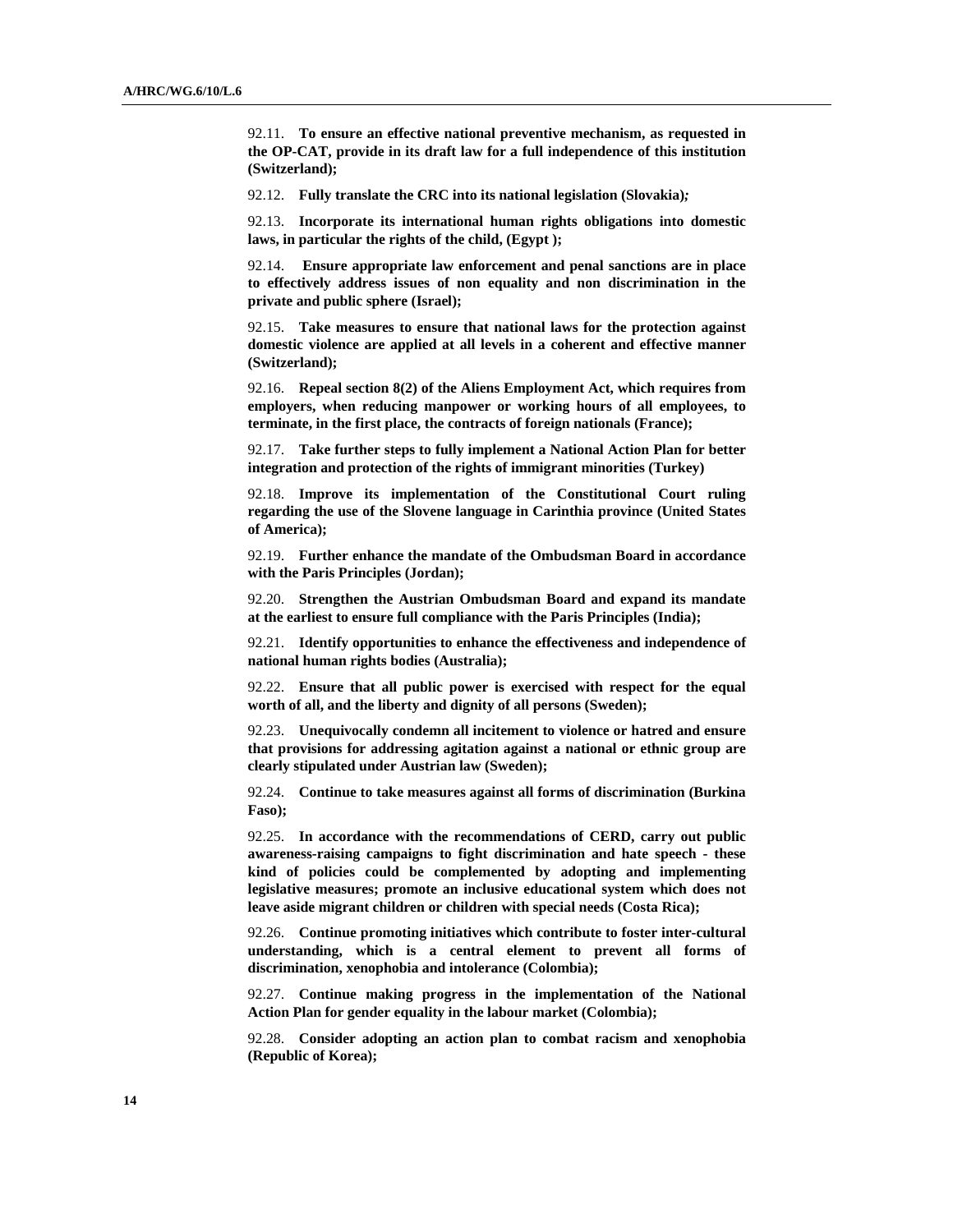92.29. **Pursue its efforts to ensure that victims of ill-treatment and racist behaviour by law enforcement officials receive compensation and that the perpetrators are sanctioned (France);**

92.30. **Take further steps to follow the recommendation of CERD in "taking resolute action to counter any tendency, especially from politicians, to target, stigmatize, stereotype or profile people on the basis of race, colour, descent and national or ethnic origin, or to use racist propaganda in politics." (Turkey);**

92.31. **Disseminate information on available domestic, inter alia, legal remedies against acts of racial discrimination, as well as facilitate the access of victims to such remedies (Egypt);**

92.32. **Set up the independent body in order to investigate alleged abuses of power by law enforcement officials (Czech Republic);**

92.33. **Enhance provision of human rights education and training at appropriate levels of the education system and relevant public officials (Philippines);**

92.34. **Expedite action to allow for the full realization and protection of all children in Austria (Ghana);**

92.35. **Continue measures for adoption of the "National Action Plan for Persons with Disabilities" (Azerbaijan);**

92.36. **Continue its UPR consultation process in cooperation with civil society organizations following the adoption of the UPR reports (Norway);** 

92.37. **Facilitate the active involvement of civil society stakeholders, including human rights non governmental organizations in the follow up to this review (Portugal);**

92.38. **Take advantage of the substantial expertise that civil society organizations represent, and consult regularly with them in human rights related policy document (Norway);**

92.39. **Ensure its immigration system's compliance with international human rights standards (Slovakia);**

92.40. **Pursue adoption and implementation of efficient policies to promote economic and social participation of migrants (Slovakia);**

92.41. **Renew its efforts to ensure follow-up to and the systematic implementation of the recommendations of the treaty bodies and of the Austrian Constitutional Court (Canada)**

92.42. **Follow-up the recommendations of CEDAW to resolve inequality between women and men, particularly in the area of employment; and intensify its efforts to eliminate violence against women (Mexico);**

92.43. **Improve gender representation at all levels of society (Bosnia and Herzegovina);**

92.44. **Intensify measures to tackle racism and xenophobia (Australia);**

92.45. **Take adequate measures to combat racial discrimination in order to combat all forms of such discrimination (Uzbekistan);**

92.46. **Redouble its efforts to overcome the hurdles of racial discrimination and intolerance (Trinidad and Tobago);**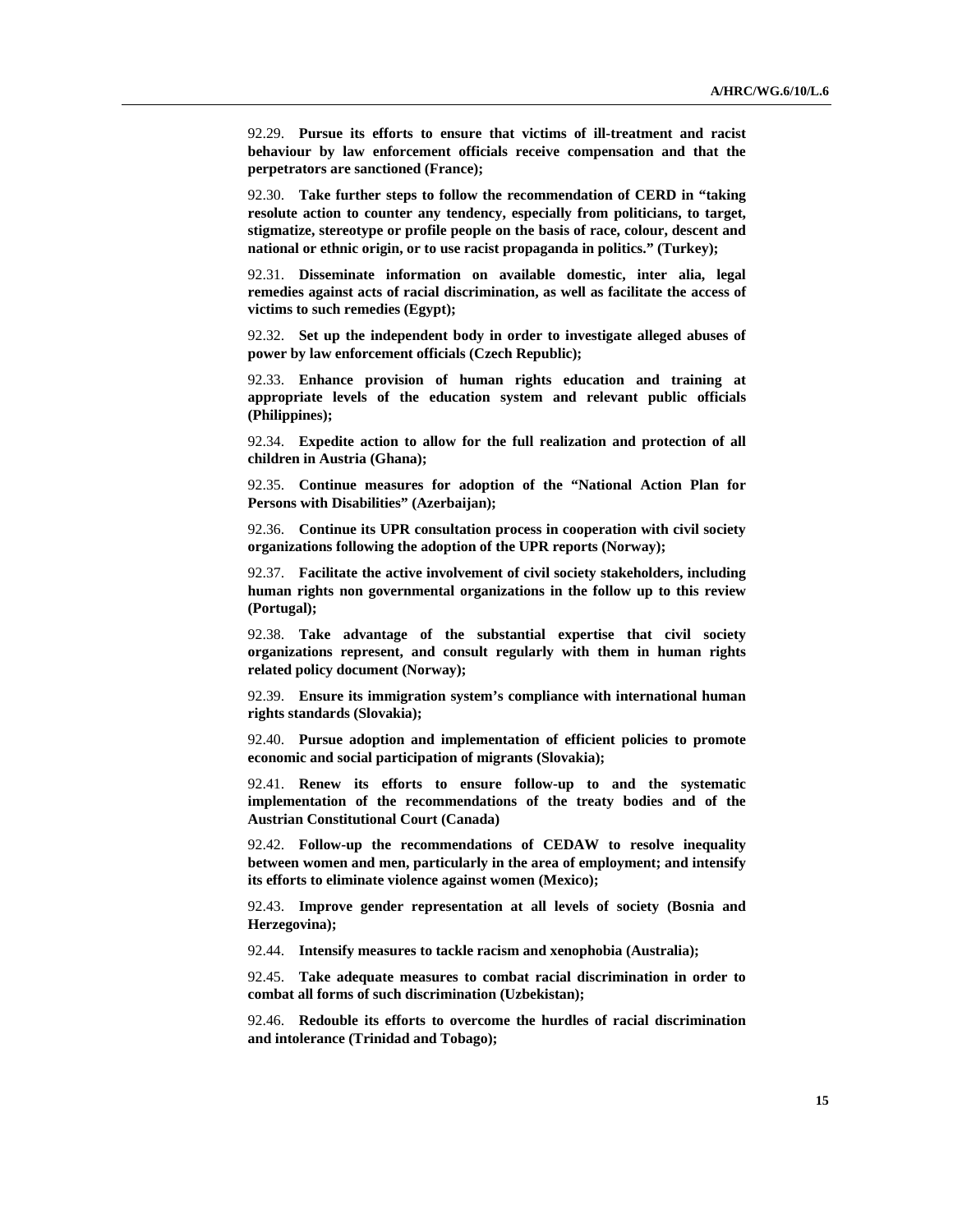92.47. **Systematically condemn all manifestations of racism and xenophobia in the political discourse and adopt effective measures to fight against this phenomenon (Algeria);**

92.48. **In line with the CERD recommendations, take resolute action to counter any tendency, especially from politicians, to target, stigmatize, stereotype of profile people on the basis of race, colour, descent and national or ethnic origin, or to use racist propaganda in politics (Pakistan);**

92.49. **Take targeted measures to fight the use by political parties or their representatives of statements inciting racial hatred and xenophobia (Russian Federation);**

92.50. **Take effective legal measures to prevent and combat all forms and manifestations of Islamophobia by political parties and media; ensure that all allegations of racist misconduct by law enforcement officials are effectively investigated and appropriately punished (Islamic Republic of Iran);**

92.51. **Work to combat the danger of Islamophobia in society and political discourse and establish a comprehensive system for recording and monitoring racist crimes committed in Austria (United Kingdom);**

92.52. **Strengthen its policies and programs aimed at combating discrimination, xenophobia, racism and intolerance (Canada);**

92.53. **Continue its work to combat societal discrimination and xenophobia (USA);**

92.54. **Take necessary steps to combat manifestation of neo-Nazi, right-wing extremist and xenophobic incidents directed against members of minority groups (Czech Republic);**

92.55. **Ensure the full respect of the rights of migrants and minorities such as the Roma, including by strengthening the measures against acts of racial discrimination, xenophobia and intolerance (Cuba);**

92.56. **Noting with concern that the crime of torture does not exist in its national legislation, typify this crime and ensure that victims receive economic and legal compensation according to international standards (Spain);** 

92.57. **Uphold the total prohibition against torture and reform its laws in accordance with its international obligations under the Convention against Torture and other Cruel, Inhuman or Degrading Treatment or Punishment (Sweden);**

92.58. **Ensure prompt, thorough and impartial investigations into allegations of torture and ill-treatment (Netherlands);**

92.59. **Take all the necessary measures to ensure prompt, thorough and impartial investigations into allegations of torture and ill-treatment (Uzbekistan);**

92.60. **Take prompt action against the use of excessive force by the police (Sweden);**

92.61. **Urgently conduct thorough and impartial investigation into all allegations of excessive force and abuse by law enforcement officials and bring to justice anyone suspected of having committed excessive use of force, torture or other human rights violations (Sweden);**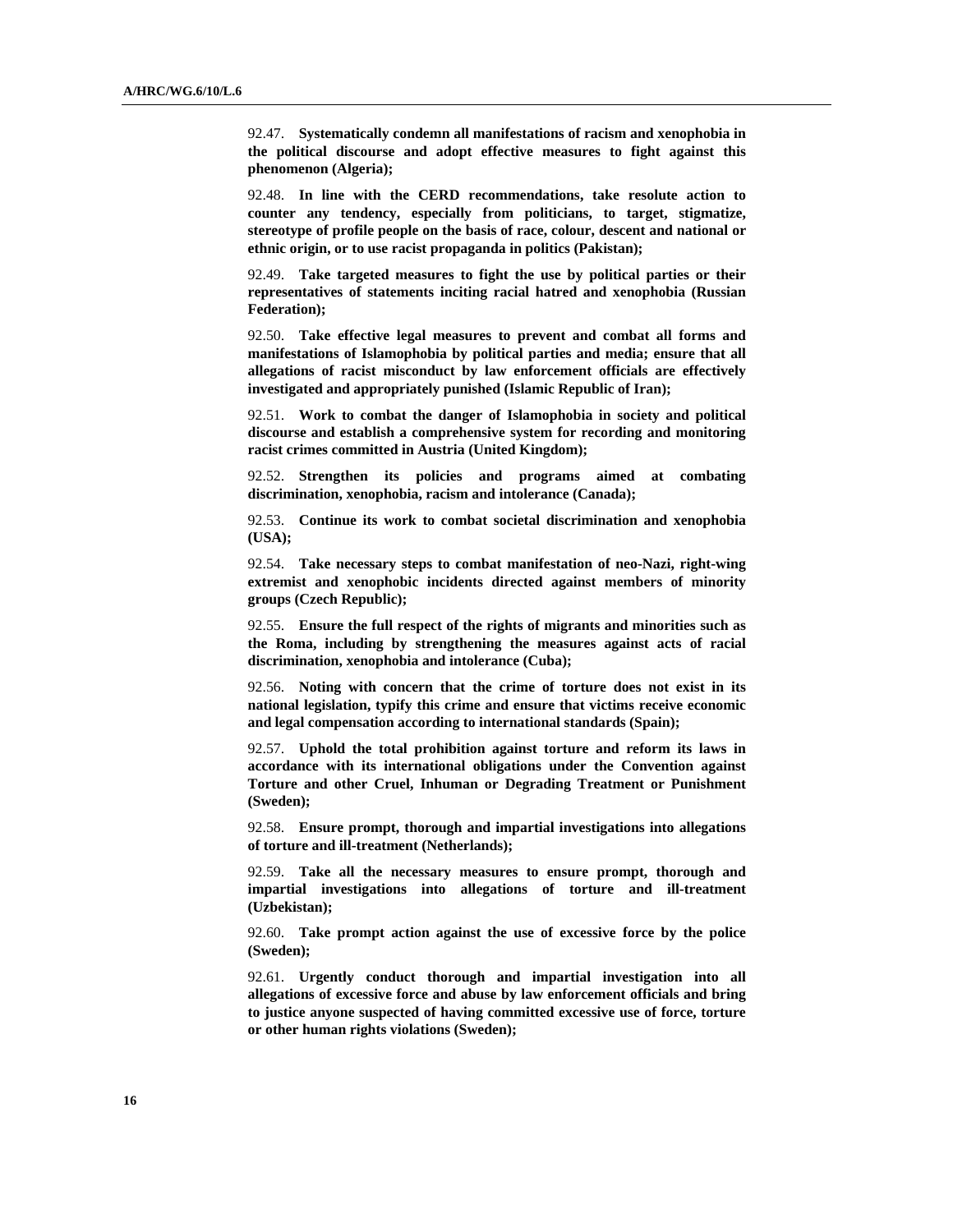92.62. **Establish an independent mechanism for investigating allegations of torture and ill-treatment by law-enforcement officials, and ensure justice and reparation to victims of such human rights violations (Norway);**

92.63. **Continue to pursue its commendable efforts in handling complaints regarding alleged acts of ill-treatment committed by law-enforcement authorities (Botswana);**

92.64. **Further address the issue of treatment by law enforcement personnel towards criminal suspects, detainees, and prisoners, in line with relevant human rights standards (Indonesia);**

92.65. **Consider alternatives to pre-deportation detention (Brazil);**

92.66. **Speed up the development of the "open-doors-regime" project to accommodate persons awaiting deportation (Norway);**

92.67. **Provide special protection and assistance to unaccompanied children (Brazil);**

92.68. **Take appropriate measures to prevent investigations, arbitrary detentions, searches and interrogations by judicial authorities or police agents on the basis of physical appearance, skin colour or ethnic or national origin; impose severe sentences on authorities which get involved in these abuses and ill-treatment (Ecuador);**

92.69. **Investigate, prosecute and redress cases of racially-motivated illtreatment and discrimination, including hate speech and incitement to hatred (Egypt);**

92.70. **Make further efforts to improve conditions in penitentiary institutions (Bosnia and Herzegovina);**

92.71. **Step up efforts aimed at establishing efficient protection measures to prevent, combat and punish perpetrators of violence against women and children, including domestic violence and sexual abuse (Malaysia);**

92.72. **Strengthen its efforts to ensure that effective protection measures are promptly in place in order to prevent, combat and sanction acts of violence against women and children, notably domestic violence and sexual violence (Canad**a)

92.73. **Further strengthen the measures to combat human trafficking (Azerbaijan);**

92.74. **Continue to share at the international level its national practices of its Second National Action Plan against Human Trafficking (Portugal);**

92.75. **Take effective measures to prevent sex tourism, and combat the sale and trafficking and sexual exploitation of children (Egypt);**

92.76. **Take necessary measures to ensure that all persons detained by the police are fully informed of their fundamental rights from the very outset of their deprivation of liberty (Czech Republic);**

92.77. **Ensure the proper functioning of the juvenile justice system in compliance with international standards and to guarantee that minors are always heard in the presence of a legal representative (Islamic Republic of Iran);**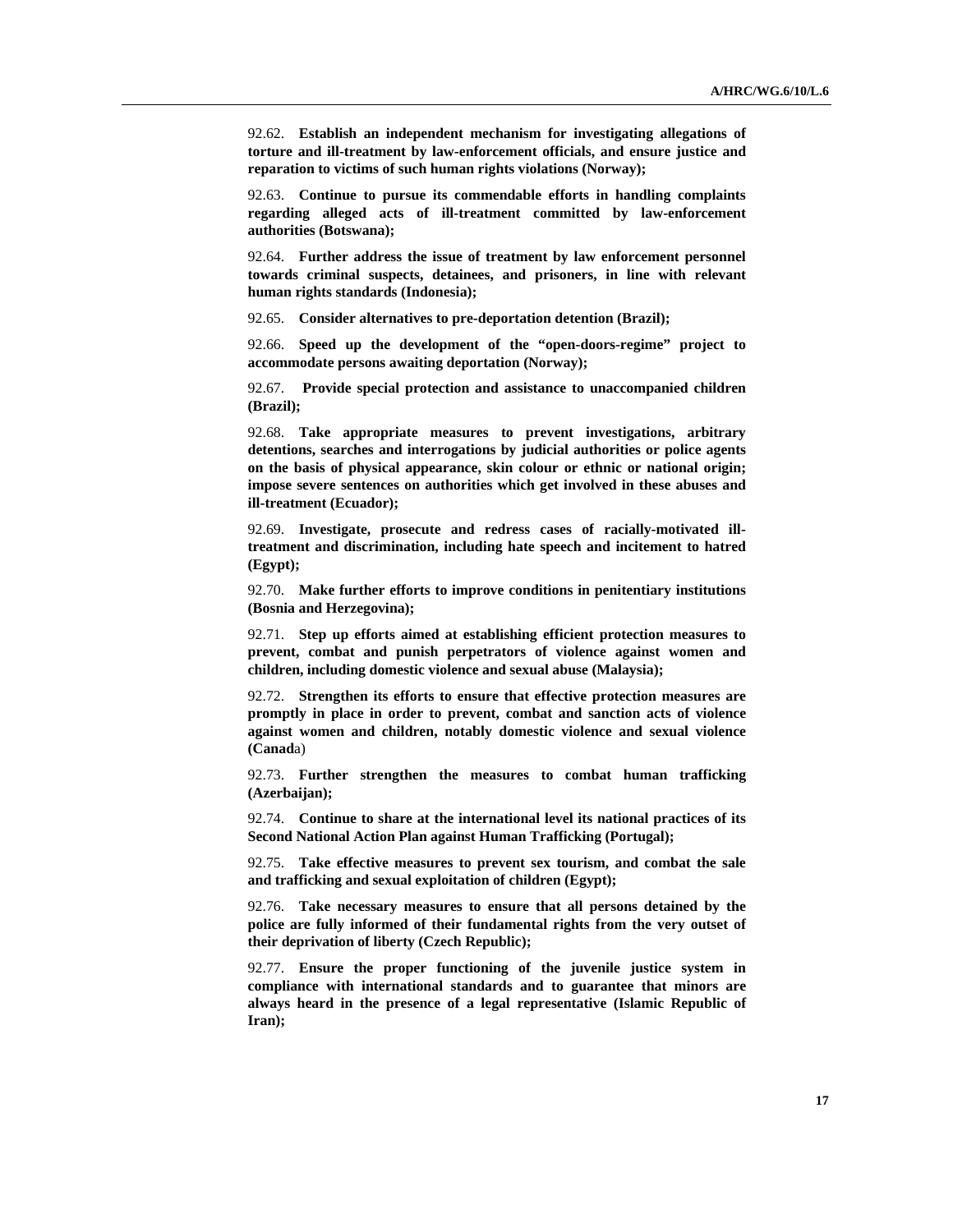92.78. **Ensure that all allegations of serious human rights violations by law enforcement officials are investigated in full and dealt with appropriately (United Kingdom);**

92.79. **Continue moving forward in the empowerment of women, and in particular ensure that the salary gap between men and women is overcome (Cuba);**

92.80. **Proceed with the preparation and implementation of the National Action Plan for the Equality of Women and Men in the Labor Market (Trinidad and Tobago);**

92.81. **Take all the necessary measures to ensure de jure and de facto gender equality, with special attention to narrowing gaps in the participation in the public sphere and labour market (Republic of Korea);**

92.82. **Continue to provide well-coordinated financial and other appropriate assistance to sections of its society, such as single-parent families, large families and families of foreign origin (Malaysia);**

92.83. **Continue the implementation of measures to improve the access to health services by all children (Chile)**

92.84. **Incorporate human rights education and training as a crosscutting subject at all levels of the formal educational system, in particular at primary and secondary education (Costa Rica);**

92.85. **Consider appropriate education system reforms to ensure its more inclusive social accessibility (Slovakia);**

92.86. **Investigate complaints of all ill-treatment by ethnic minorities, including Africans and Roma, and hold perpetrators responsible (Namibia).**

92.87. **Along with the ILO recommendation, continue providing information about the situation of Roma minority; adopt effective measures to integrate Roma minority into the economic, social and cultural life of the country (Ecuador);**

92.88. **Consider implementing, as appropriate, the recommendations of human rights treaty bodies and special procedures with respect to asylumseekers and irregular immigrants, especially children (Jordan);**

92.89. **Further fight discrimination of persons with an immigrant background (Bosnia and Herzegovina);**

92.90. **Ensure full enjoyment of human rights and fundamental freedoms by immigrants within the immigration procedure, including their rights for adequate remedies in case of an excess of power by immigration authorities (Czech Republic);**

92.91. **Fully respect the economic and social rights of migrant workers and their families and ensure their inclusion in the society (Bangladesh);**

92.92. **Implement the constitutional court ruling on a "right of abode" and prevent deportation of migrant children separating them from their families (Bangladesh);**

92.93. **Take further resolute action to deal with the problems of reported instances of hate speech by politicians, targeting migrants, asylum-seekers, refugees, and persons of African origin in a comprehensive manner (Indonesia);**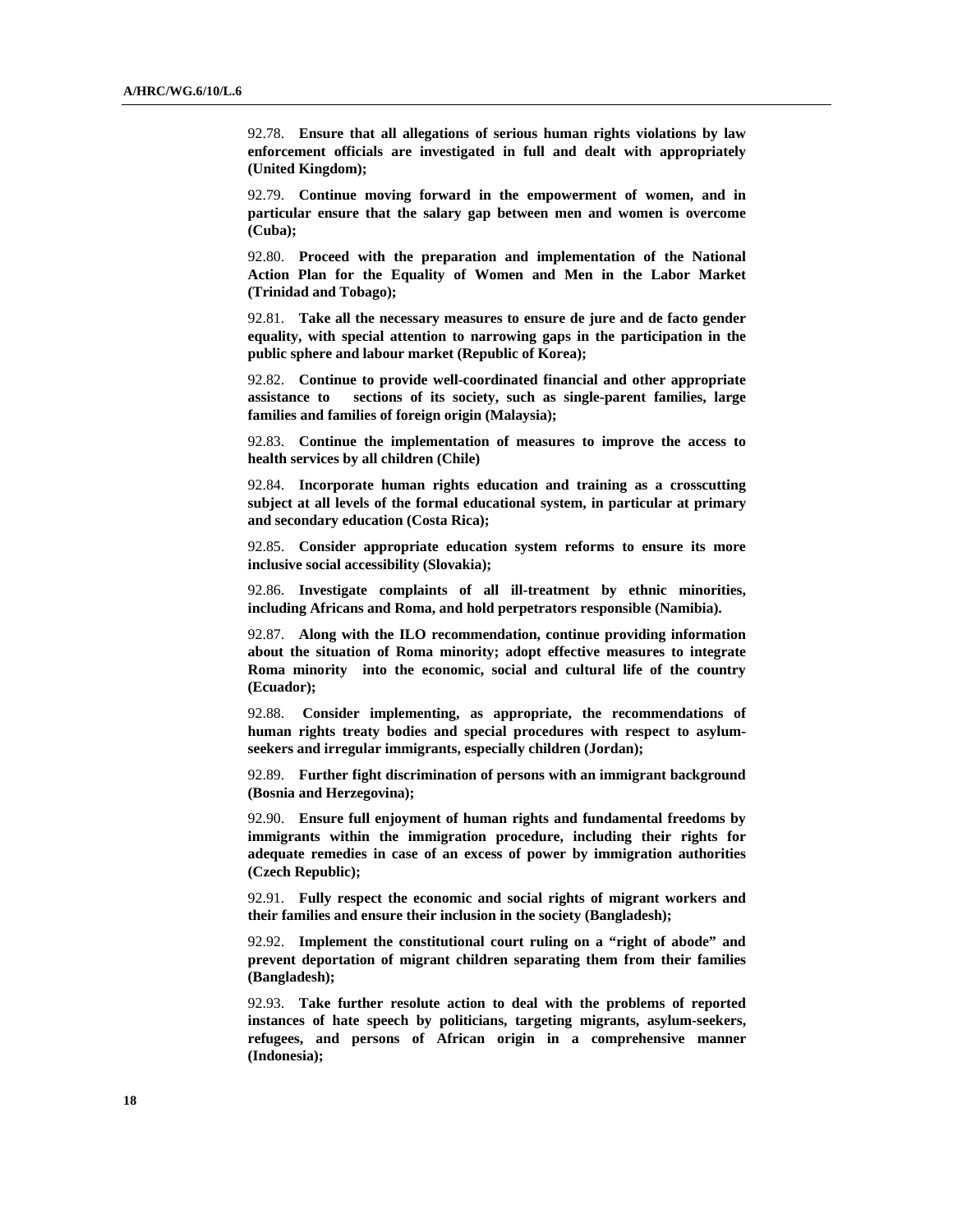92.94. **Provide for an unhindered access of asylum-seekers to justice (Slovakia);**

92.95. **Strengthen cooperation with civil society on promoting nondiscrimination and protecting the rights of migrants, refugees and asylumseekers (Philippines);**

92.96. **Take immediate steps to implement all decisions of the Constitutional Court concerning bilingual topography and Slovenian as an official language in the province of Carinthia (Slovenia)**;

92.97. **Ensure full implementation of the rights of minorities on its territory in accordance with the provisions of the Treaty of Saint-Germain and Austrian State Treaty (Slovenia).**

93. **The following recommendations will be examined by Austria which will provide responses in due time, but no later than the 17<sup>th</sup> session of the Human Rights Council in June 2011:**

93.1. **Accede to the Optional Protocol to the International Covenant on Economic, Social and Cultural Rights; (Ecuador);** 

93.2. **Sign and ratify the Optional Protocol to International Covenant on Economic, Social and Cultural Rights; (Portugal ,Spain, Uganda ); allowing for individual complaints of alleged violations of these rights to be heard by CESCR(Portugal);**

93.3. **Consider lifting reservations on a number of articles of the ICCPR, ICERD, CEDAW and CAT (Indonesia);**

93.4. **Consider withdrawing reservations with respect to Article 4 of ICERD, Articles 9, 10, 12 , 14, 19, 21,22 and 26 of the ICCPR, ICCPR-OP 1, CEDAW, CAT and CRC (Uganda);**

93.5. **Envisage withdrawing its reservations to the ICERD (Burkina Faso);**

93.6 **For a better integration and protection of the rights of immigrant minorities, follow ILO recommendations (Turkey)1**

93.7. **Speed up the process of incorporation of fundamental social rights to the Constitution (Azerbaijan);**

93.8. **Concretize in the domestic legal order, the process of harmonization of the protection against all grounds of discrimination (Honduras);**

93.9. **Draft or amend national legislation to prevent incitement to hatred and attacks against all minority groups (Israel);**

93.10. **Review the effectiveness of its current legal framework on nondiscrimination with a view to initiating a harmonisation process, as recommended by CERD (Israel);** 

93.11. **Review and update its anti-hate speech legislation to provide equal protection to all religious minorities (Egypt);**

 $1$  The recommendation made during the interactive dialogue reads as follows: "Take further steps to fully implement a National Action Plan for better integration and protection of the rights of immigrant minorities and in this connection sign and ratify the International Convention on the Protection of the Rights of All Migrant Workers and follow ILO recommendations (Turkey)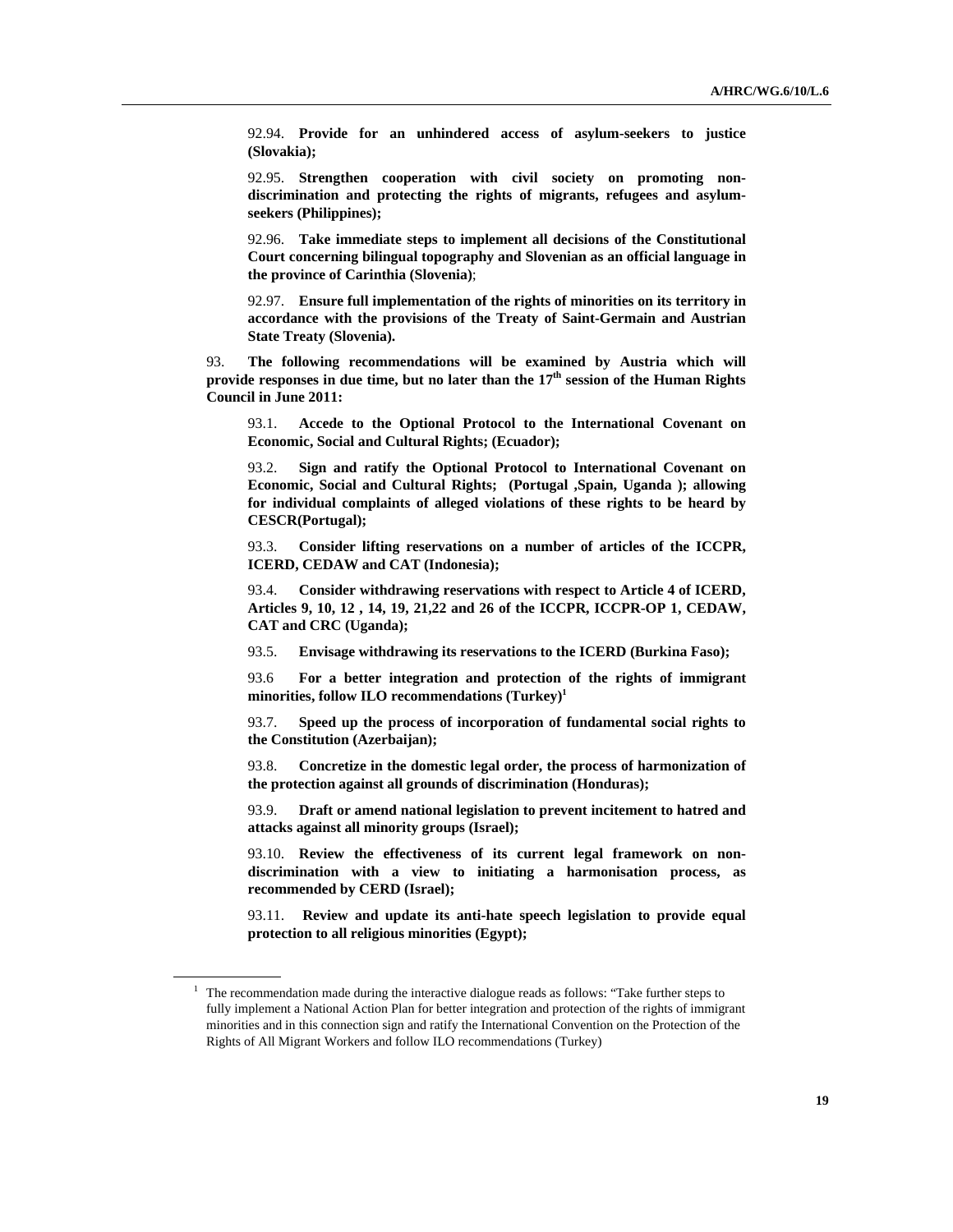93.12. **Withdraw its reservation to articles 13, 15, 17 and 18 of the CRC (Slovakia);**

93.13. **Incorporate its international human rights obligations into domestic laws, in particular with regard to economic, social and cultural rights (Egypt);**

93.14 **Establish a National Human Rights Institution, in accordance with Paris Principles (Costa Rica);**

93.15. **Explore the possibility of consolidating existing Ombudsmen institutions and mechanisms into a single National Human Rights Institution in accordance with the Paris Principles and seek A-status accreditation by the ICC for NHRIs (Malaysia);**

93.16. **Bring its National Human Rights Institution in line with the Paris Principles (Spain);** 

93.17. **Consider establishing an independent national human rights institution in conformity with the Paris Principles (Philippines);**

93.18. **Strengthen and broaden the mandate of the Austrian Ombudsman Board in order to include the protection and promotion of all human rights, in line with the Paris Principles (Canada);**

93.19. **Increase human and financial resources of the Office of the Ombudsperson for Equal Treatment (Honduras);**

93.20. **Start developing a National Action Plan on Human Rights as well as a National Action Plan against Racism, Racial Discrimination, Xenophobia and other related intolerances (Namibia);**

93.21. **Establish a national program on human rights that fully brings in the rights provided for in the international instruments to which Austria is a State party (Mexico);**

93.22. **As a mechanism to avoid the rise of intolerance, discrimination or xenophobia, adopt effective measures to fight and punish every form of intolerance, discrimination, xenophobia, and racism against persons of certain descent, specially refugees, asylum-seekers, and migrants, regardless of their status (Ecuador);** 

93.23. **Continue to pursue its efforts to achieve the integration of immigrants and their participation in Political and Cultural and Economic life through the National Action Plan for Integration which was adopted in 19 January 2010" (Palestine);**

93.24. **Take practical measures to collect and publish statistics on racist incidents, and based on the data collection (Republic of Korea);**

93.25. **Take further steps to follow the recommendations of CERD in "reviewing its legislation on racial discrimination to ensure adequate protection of discrimination" (Turkey);**

93.26. **Take further steps to strengthen social, economic and educational support provided to school children from immigrant minorities (Turkey);**

93.27. **Take further steps to increase awareness raising campaigns and enhance education of the principles of non-discrimination and tolerance in school curricula, including teaching of mother tongue for immigrant minorities (Turkey);**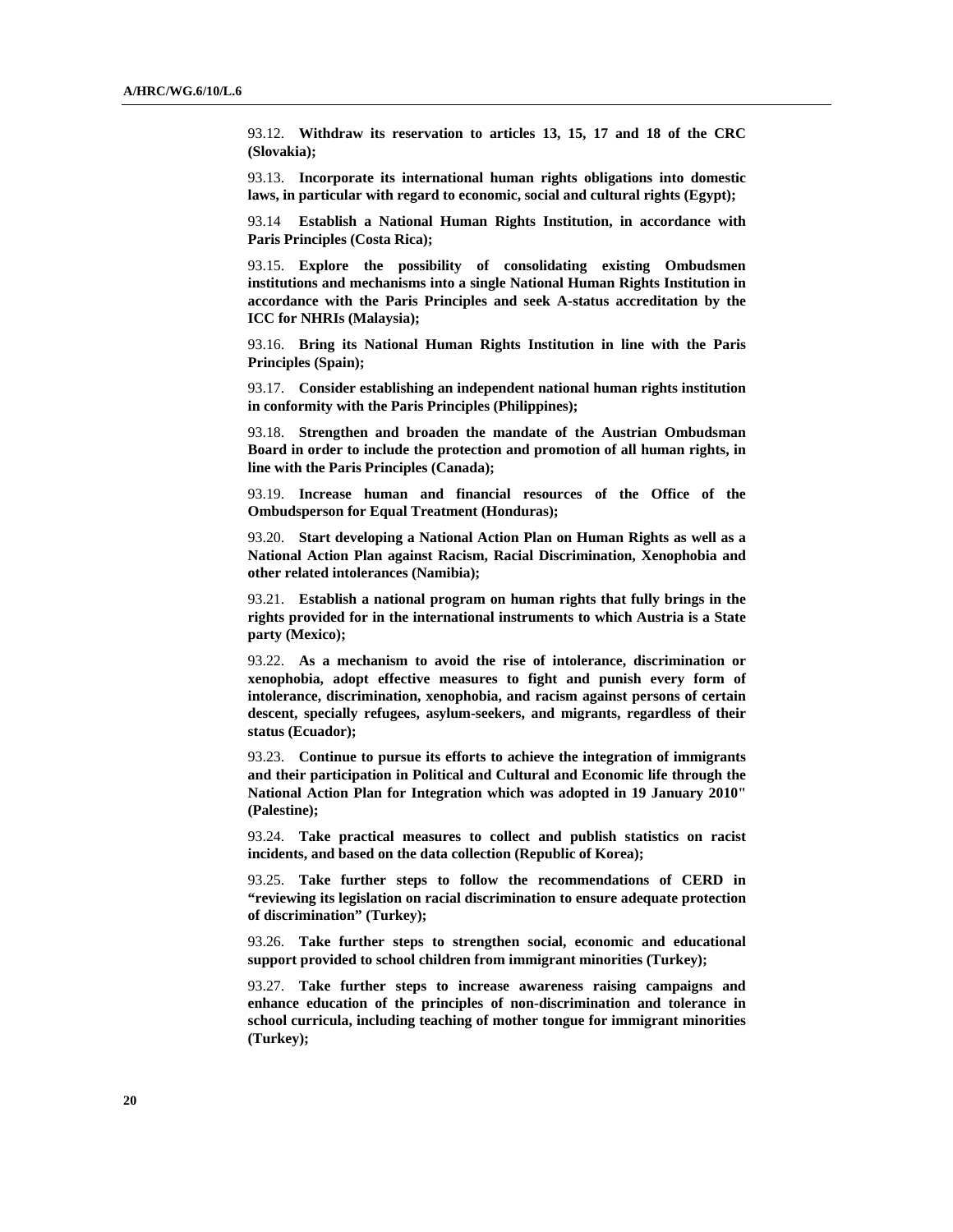93.28. **Ensure that victims of human trafficking are never detained and that their rights relating to medical follow-up, residence and work permit are respected (Switzerland);**

93.29. **Create a comprehensive system for the collection of data that would allow assessing the situation of vulnerable groups and minorities (Russian Federation);**

93.30. **Establish a comprehensive data collection system to better assess the level of discrimination that exists against different minority groups in Austria (Israel);**

93.31. **Collect and generate disaggregated data on manifestations of racism and discrimination with a view to evaluating the situation regarding minority, racial, and ethnic groups in Austria (Brazil);**

93.32. **Include a sexual orientation and gender identity perspective with regard to measures against incitement to hatred (Spain);**

93.33. **Bring ODA up to the internationally committed 0.7 per cent of GDP, especially to support developing countries in the areas of poverty reduction, gender equality, children, persons with disabilities and climate challenges (Bangladesh);**

93.34. **Withdraw reservations to the United Nations treaties and ensure that all international treaties are fully transformed into national law (Netherlands);**

93.35. **Harmonize all anti-discrimination laws to ensure equal protection on all grounds of discrimination (United Kingdom);**

93.36. **Revise and harmonize anti-discrimination laws to ensure equal protection on all grounds of discrimination (Islamic Republic of Iran);**

93.37. **Review the effectiveness of its current legal framework on nondiscrimination with a view to initiate a harmonization process, by including the participation of civil society in this process, as well as simplifying the procedures to ensure that the complaints against racial discrimination are being processed effectively (Uzbekistan);**

93.38. **Move forward with the proposal to amend the Equal Treatment Act to harmonise existing legislation, especially when it comes to provide equal protection on all discrimination grounds (Norway);**

93.39. **Take effective measures to efficiently implement the 55 concrete measures identified by the Government towards the elimination of obstacles for women in accessing the labour market (Algeria);**

93.40. **Elaborate a National Plan of Action against racism and xenophobia (Russian Federation);**

93.41. **Adopt a National Action Plan on combating racism and xenophobia, in close consultation with civil society (Iran, Islamic Republic of);**

93.42. **Adopt a national plan against racism, racial discrimination, xenophobia and intolerance that includes aspects such as education and training in human rights for all levels of public administration and a system of data collection for overseeing and controlling xenophobic and racist acts; carry out a comprehensive analysis on the effectiveness of legislative measures which seek to prohibit and punish using xenophobic messages or the incite to racial discrimination by political parties; and establish a simplified and flexible**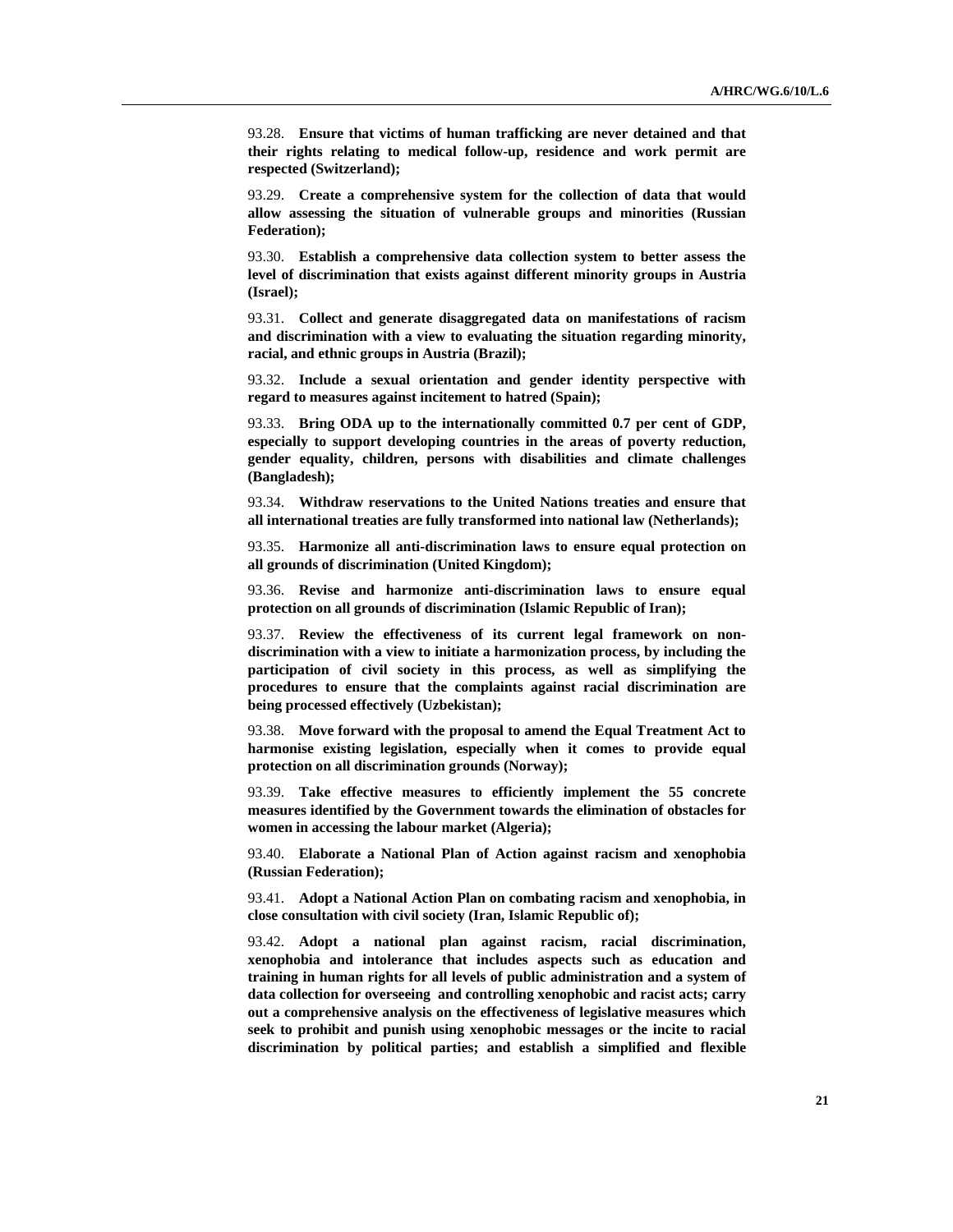**mechanism to process and deal with claims based on possible acts of discriminatory treatment by security forces and bodies (Spain);**

93.43. **Adopt legislative measures that would prohibit public funding of parties that engage in propaganda of racism and xenophobia (Russian Federation);**

93.44. **Ensure equal protection against all forms of discrimination, including on the basis of age, religion, sexual orientation and gender identity, (Canada);**

93.45. **Prepare a study on the scale of direct and indirect racial discrimination in the criminal justice system, especially as far as preliminary detention and imprisonment are concerned (Russian Federation)**

93.46. **Ensure that no children are held in detention (Brazil)**

93.47. **Raise the age for all enrolments into armed forces to the age of at least 18 years in line with the CRC recommendation (Ghana, Slovakia);**

93.48. **Develop a fully fledged legal aid system in the context of policy custody, to ensure that persons who are not in a position to pay for a lawyer can effectively benefit, if they so wish, from the assistance of a lawyer throughout their police custody (Czech Republic);**

93.49. **Treat equally same-sex relationships with opposite sex relationships, including the right to equal consideration for adoption and access to reproductive medicine (Netherlands);**

93.50. **Adopt measures to guarantee Roma children the right to education in their own language and in relevant way with their own culture (Ecuador);**

93.51. **Provide asylum seekers and persons awaiting deportation with free legal counsel and provide necessary funding and access to institutions that can provide such counsel (Norway);**

93.52. **Prohibit the practice of asylum-seekers – non-crime offendersdetention in police custody by paying special care to minors and victims of human trafficking (Slovakia);**

93.53. **Increase financial support for the Slovenian minority in the provinces of Carinthia and in Styria to the 1995 level in real terms (Slovenia);**

93.54. **Provide financial support to the Slovenian-language music school in the province of Carinthia on the basis of the same criteria as applied to the German-language music school (Slovenia);**

94. **The recommendations below did not enjoy the support of Austria :**

94.1. **Accede to the International Convention for the Protection of the Rights of All Migrant Workers and Members of their Families (ICMW), (Ecuador, Guatemala), as an essential step in the protection of human rights (Guatemala)**;

- 94.2. **Sign and ratify the ICMW (Turkey, Uganda);**
- 94.3. **Ratify the ICMW (Honduras);**
- 94.4. **Ratify ICMW as early as possible ( China);**

94.5. **Take progressive measures to consider accession to the ICMW (Philippines);**

94.6. **Become party to the ICMW (Pakistan);**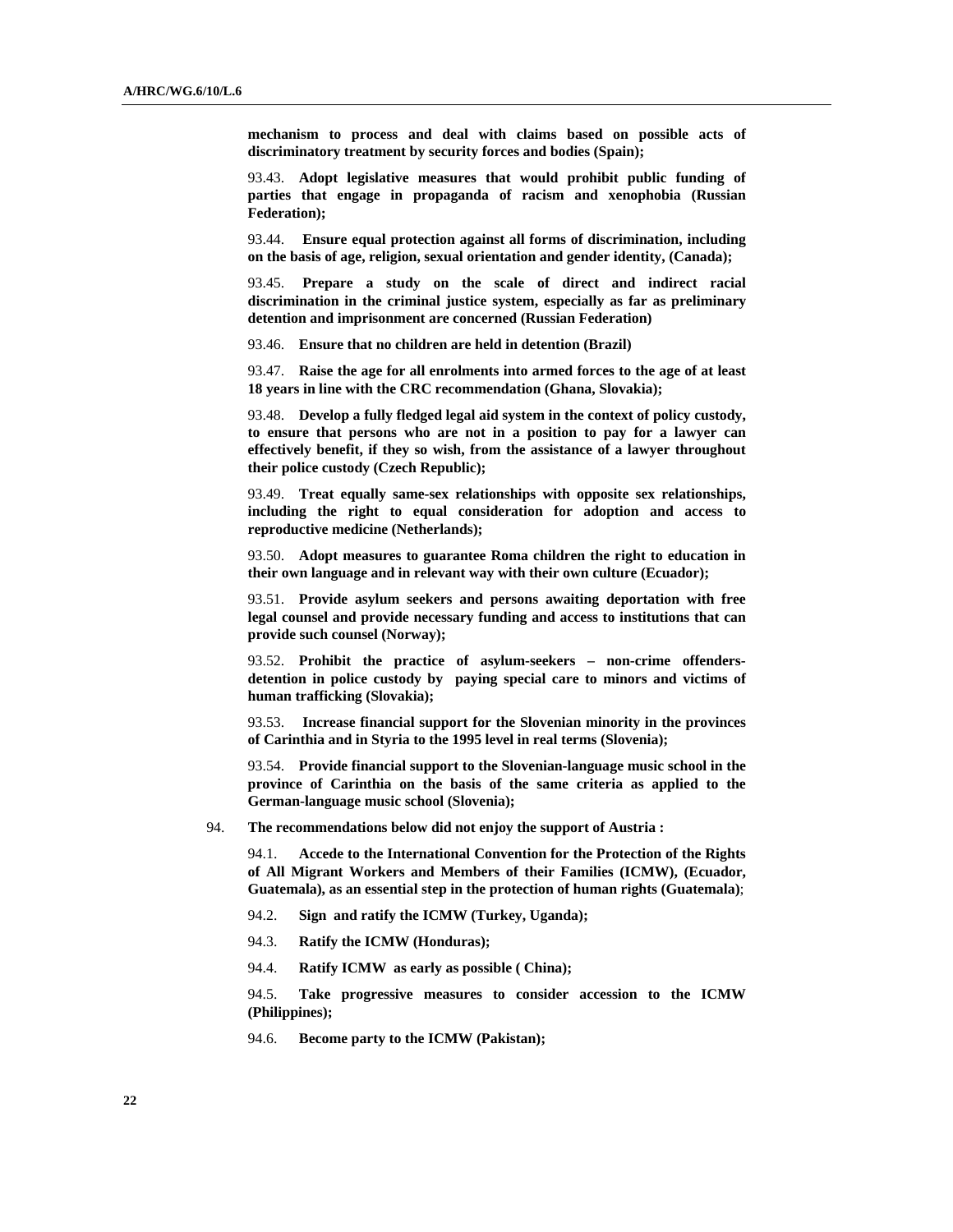94.7. **Adhere to the principles of the ICMW in view of its possible ratification (Mexico);**

94.8. **Reconsider its position relating to the ratification of the ICMW in line with Recommendation 1737 of 17 March 2006 of the Parliamentary Assembly of the Council of Europe (Algeria);**

94.9. **Consider acceding to the ICMW (Azerbaijan);**

94.10, **Amend the legal status of same-sex partnerships to enable the right to adopt and have children (United Kingdom);**

95. **All conclusions and/or recommendations contained in the present report reflect the position of the submitting State(s) and/or the State under review. They should not be construed as endorsed by the Working Group as a whole.**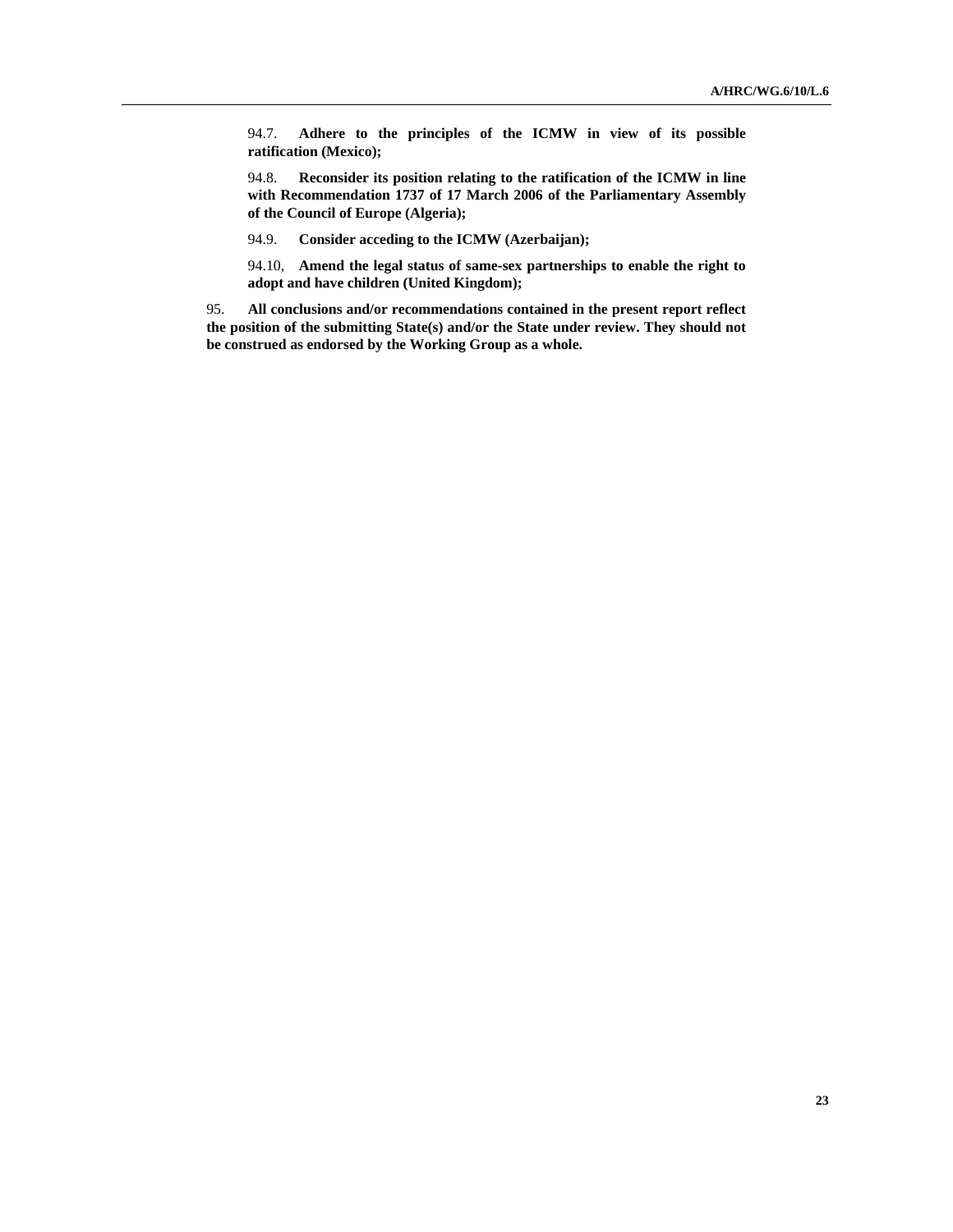## **Annex**

## **Composition of the delegation**

The delegation of Austria was headed by Mr. Michael Spindelegger, Minister for European and International Affairs, Vienna and composed of the following members:

- H.E. Mr. Christian Strohal, Deputy Head of Delegation, Ambassador and Permanent Representative, Permanent Mission of Austria, Geneva
- Mr. Helmut Tichy, Deputy Head of Delegation, Ambassador, Ministry for European and International Affairs, Vienna
- Mr. Jochen Danninger, Director of the Cabinet of the Minister for European and International Affairs, Vienna
- Mr. Thomas Schmid, Spokesman, Cabinet of the Minister for European and International Affairs, Vienna
- Ms. Claudia Reinprecht, Cabinet of the Minister for European and International Affairs, Vienna
- Mr. Johann Spitzer, Minister plenipotentiary, Deputy Permanent Representative, Permanent Mission of Austria, Geneva
- Mr. Gerhard Doujak, Minister plenipotentiary, Ministry for European and International Affairs, Vienna
- Ms. Gerlinde Paschinger, Minister plenipotentiary, Ministry for European and International Affairs, Vienna
- Ms. Gerda Vogl, Ministry for European and International Affairs, Vienna
- Ms. Brigitte Ohms, Federal Chancellery, Vienna
- Ms. Sylvia Kölbl, Federal Chancellery, Vienna
- Ms. Ingrid Nowotny, Federal Ministry of Labour, Social Affairs and Consumer Protection, Vienna
- Mr. Max Rubisch, Federal Ministry of Labour, Social Affairs and Consumer Protection, Vienna
- Ms. Iris Dembsher, Federal Ministry of Labour, Social Affairs and Consumer Protection, Vienna
- Mr. Gerhard Aigner, Federal Ministry of Health, Vienna
- Mr. Walter Ruscher, Federal Ministry of the Interior, Vienna
- Mr. Albert Grasel, Federal Ministry of the Interior, Vienna
- Ms. Karin Dotter-Schiller, Federal Ministry of Justice, Vienna
- Mr. Bernhard Weratschnig, Federal Ministry of Justice, Vienna
- Ms. Julia Wieltschnig, Federal Ministry of Justice, Vienna
- Mr. Heinz Tichy, Federal Ministry for Education, Arts and Culture, Vienna
- Ms. Maria Orthofer, Federal Ministry for Education, Arts and Culture, Vienna
- Ms. Terezija Stoisits, Ombudswoman, Austrian Ombudsman Board, Vienna